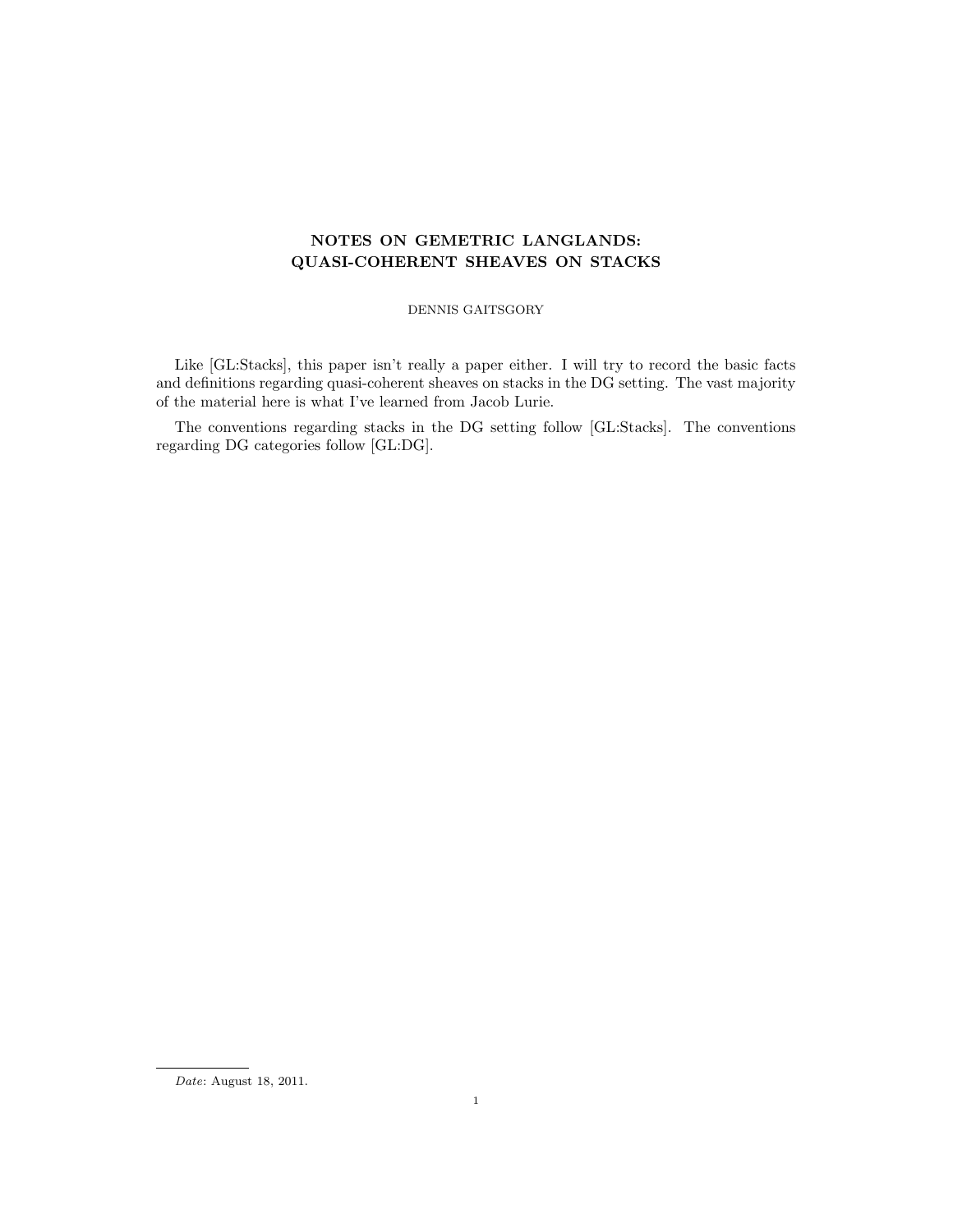#### 1. Quasi-coherent sheaves

# 1.1. Definition.

1.1.1. In [GL:Stacks] we considered the notion of prestack, which was a functor

$$
\mathrm{DGSch}^{\mathrm{aff}}\to\infty\,\text{-}\mathrm{Grpd};
$$

the category of prestacks was denoted PreStk.

However, this notion makes sense for functors out of DGSch<sup>aff</sup> with values in any  $(\infty, 1)$ category as a target. Among the targets that we will consider in this paper are  $\infty$ -Cat, DGCat and  $\mathrm{DGCat}^{\mathrm{SymMon}}$ , all considered as  $(\infty, 1)$ -categories.

For a target  $C$ , we shall denote the resulting category of prestacks by  $PreStk<sub>C</sub>$ .

1.1.2. For an affine DG scheme S we consider the symmetric monoidal DG category  $\mathcal{Q}(\text{Coh}(S))$ . The assignment  $S \mapsto \text{QCoh}(S)$  is naturally an object

(1) 
$$
QCoh(-) \in PreStk_{DGCat}^{SymMon}.
$$

1.1.3. For  $\mathcal{Y} \in \text{PreStk}$ , consider the  $\infty$ -category, denoted DGSch<sup>aff</sup>, consisting of pairs

 $(S, y_S \in \mathcal{Y}(S))$ 

for  $S \in \text{DGSch}^{\text{aff}}$ . The assignment

$$
(S, y_S \in \mathcal{Y}(S)) \mapsto \mathrm{QCoh}(S)
$$

defines a functor  $(DGSch_{/\mathcal{Y}}^{\text{aff}})^{op} \to DGCat^{SymMon}$ .

By definition, the symmetric monoidal DG category QCoh(Y) is

$$
\lim_{(S, y_S) \in (\text{DGSch}_{/y}^{\text{aff}})^{op}} \text{QCoh}(S),
$$

where the limit is taken in  $DGCat^{SymMon}$ .

1.1.4. Explicitly, this means that an object  $\mathcal{F} \in \text{QCoh}(\mathcal{Y})$  is an assignment

$$
(S \in \text{DGSch}^{\text{aff}}, y_S \in \mathcal{Y}(S)) \mapsto \mathcal{F}_{y_S} \in \text{QCoh}(S),
$$

compatible under pull-backs.

1.1.5. The above definition can be rephrased as follows: we have a functor

$$
PreStk^{op} \to DGCat^{SymMon}: \mathcal{Y} \mapsto QCoh(\mathcal{Y})
$$

given by the right Kan extension of the functor (1) along the tautological embedding

$$
DGSch^{aff} \hookrightarrow PreStk.
$$

1.1.6. For a prestack Y, the DG category underlying QCoh(Y) can be also recovered as follows:

$$
\mathrm{QCoh}(\mathcal{Y}) = \mathrm{Hom}_{\mathrm{PreStk}_{\infty}\text{-}\mathrm{Cat}}(\mathcal{Y}, \mathrm{QCoh}(-)),
$$

where  $QCoh(-)$  is viewed as an object of PreStk<sub>DGCat</sub> via the forgetful functor

 $PreStk<sub>DGCat</sub>SymMon \rightarrow PreStk<sub>DGCat</sub>$ .

1.2. Basic properties.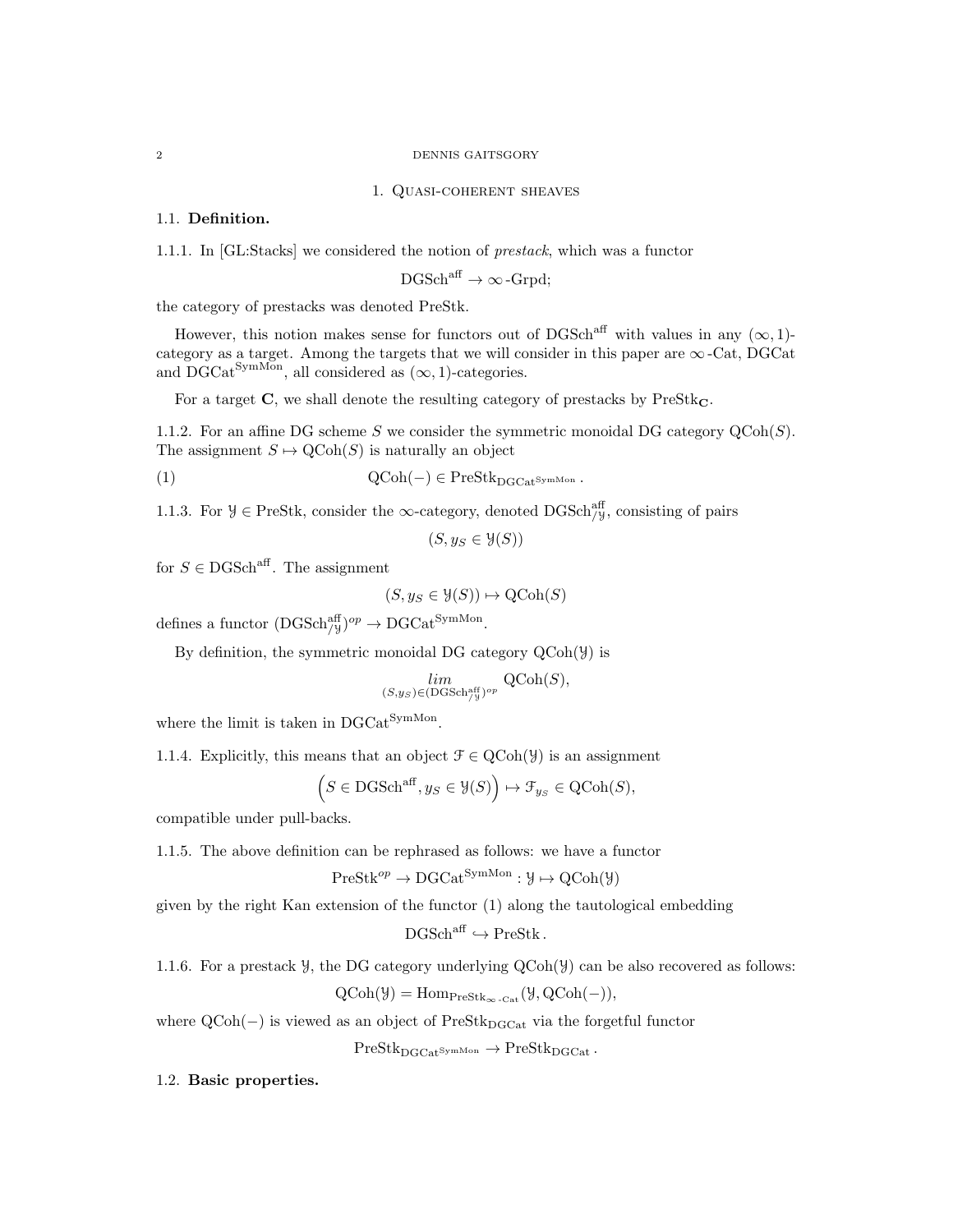1.2.1. Non-convergence. We begin with a negative observation. Recall the notion of convergence for a prestack, see [GL:Stacks], Sect. 1.2.

We observe that the prestack  $QCoh(-)$  is *not* convergent.

Remark 1.2.2. As we shall see in Sect. 4.1.3, the prestack  $QCoh(-)$  contains a canonical full  $sub-prestack QCoh(-)<sup>perf</sup>$ , which is convergent.

1.2.3. t-structure. The category  $\text{QCoh}(\mathcal{Y})$  carries a canonical t-structure: an object  $\mathcal{F}$  is declared to belong to  $Q\text{Coh}(\mathcal{Y})^{\leq 0}$  if for any  $S \in DGSch^{aff}$  and  $y_S : S \to \mathcal{Y}$ , the corresponding  $\mathcal{F}_{y_S}$  belongs to  $\mathrm{QCoh}(S)^{\leq 0}$ .

1.2.4. Quasi-coherent sheaves and n-coconnective prestacks. Assume that  $\mathcal{Y}$  is n-coconnective (see [GL:Stacks], Sect. 1.1.5), i.e., as a functor  $(DGSch^{aff})^{op} \to \infty$ -Grpd, *y* is a left Kan extension along the embedding

$$
{}^{\leq n}{\rm DGSch}^{\rm aff} \hookrightarrow {\rm DGSch}^{\rm aff}
$$

.

.

From Sect. 1.1.6, we obtain:

**Lemma 1.2.5.** Under the above circumstances, the natural map

$$
\operatorname{QCoh}(\mathcal{Y}) \to \lim_{(S, y_S) \in (\leq^n \operatorname{DGSch}^{\operatorname{aff}}_{/\mathcal{Y}})^{op}} \operatorname{QCoh}(S)
$$

is an equivalence.

I.e., for  $\mathcal Y$  being *n*-coconnective, in the definition of quasi-coherent sheaves, it is enough to consider only those affine DG schemes mapping to Y that are themselves n-coconnective.

In particular, if  $\mathcal Y$  is a classical prestack, it is sufficient to consider only classical affine schemes mapping to Y.

1.2.6. Quasi-coherent sheaves on stacks locally of finite type.

Let  $\mathcal{Y} \in \text{PreStk}$  be *n*-coconnective as above, and assume, moreover, that it is locally of finite type (see [GL:Stacks], Sect. 1.3.2). I.e.,  $\mathcal{Y}|_{\leq n_{\text{DGSchaff}}}$  is the left Kan extension along the embedding

$$
{}^{\leq n}\mathbf{DGSch}^{\mathrm{aff}}_{\mathrm{ft}}\hookrightarrow{}^{\leq n}\mathbf{DGSch}^{\mathrm{aff}}
$$

Lemma 1.2.7. Under the above circumstances, the natural map

$$
\operatorname{QCoh}(\mathcal{Y}) \to \lim_{(S, y_S) \in (\leq^n \operatorname{DGSch}_{\operatorname{ft}/\mathcal{Y}}^{\operatorname{aff}})^{op}} \operatorname{QCoh}(S)
$$

is an equivalence.

I.e., for n-coconnective prestacks locally of finite type, in the definition of quasi-coherent sheaves, it is enough to consider only those affine DG schemes mapping to Y that are themselves n-coconnective and are of finite type.

# 1.3. Descent.

1.3.1. The notion of stack, i.e., a prestack satisfying descent, was introduced in [GL:Stacks] for the category PreStk. Again, this notion makes sense for an arbitrary target category C. We shall denote the resulting full subcategory of  $PreStk_{\mathbb{C}}$  by  $Stk_{\mathbb{C}}$ .

Note, however, that the condition of descent for an object of  $PreStk<sub>C</sub>$  can be reduced to that in PreStk. Namely, for  $\mathcal{F} \in \text{PreStk}_{\mathbf{C}}$  and  $\mathbf{c} \in \mathbf{C}$  we can consider  $\text{Hom}_{\mathbf{C}}(\mathbf{c}, \mathcal{F})$  as an object of PreStk, and by definition  $\mathcal F$  satisfies descent as an object of PreStk<sub>C</sub> if and only if Hom<sub>C</sub>(c,  $\mathcal F$ ) does as an object of PreStk for every  $c \in C$ .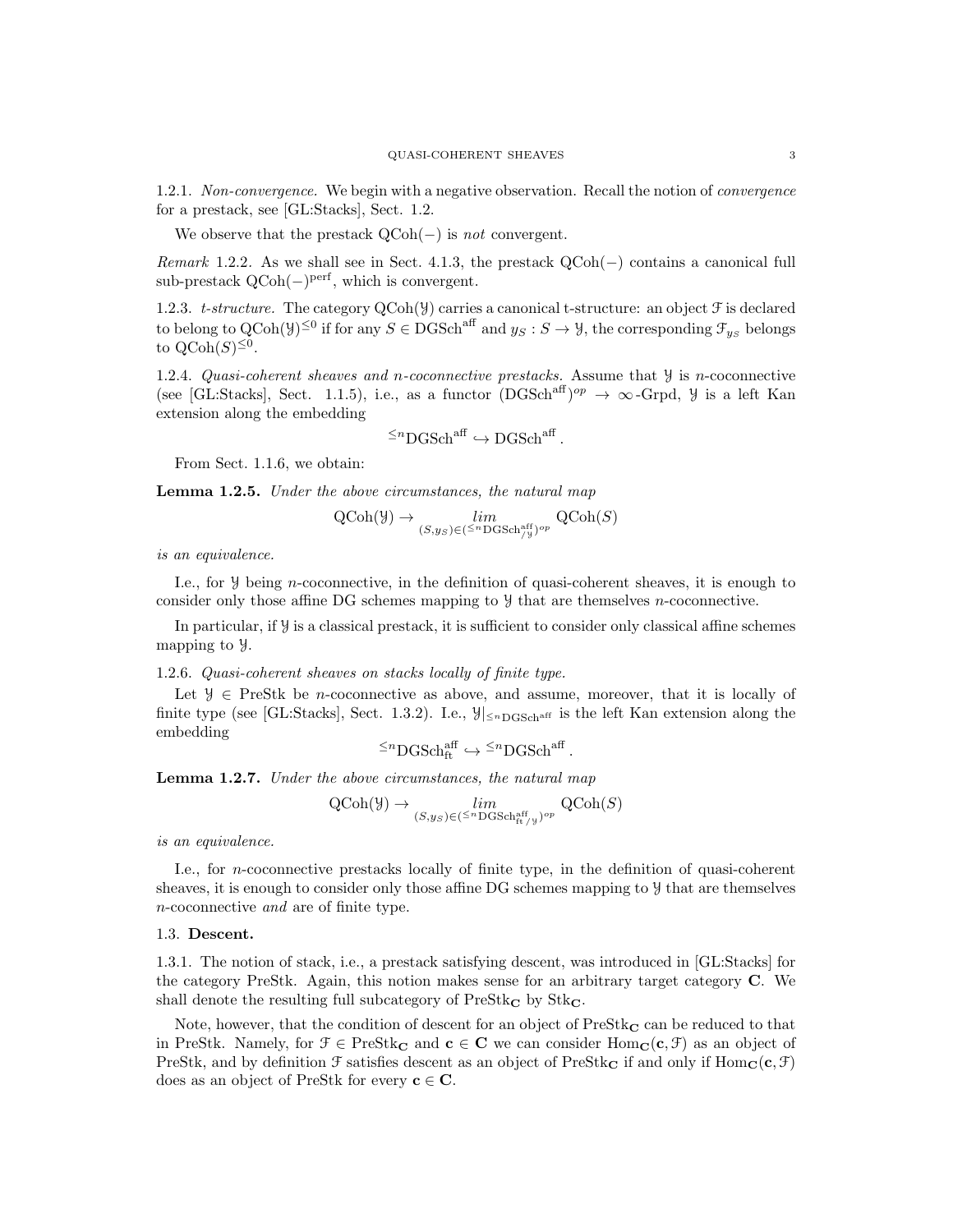1.3.2. In [GL:Stacks] the definition of prestack was given as a functor

 $DGSch<sup>aff</sup> \to \infty$ -Grpd.

1.3.3. The following assertion is a version of Grothendieck's faithfully flat descent:

**Theorem 1.3.4.** The prestack  $QCoh(-): S \rightarrow QCoh(S)$ , viewed as a presheaf of DG categories on DGSch<sup>aff</sup>, is a stack, i.e., it satisfies faithfully flat descent descent.

Since the forgetful functor  $DGCat^{SymMon} \rightarrow DGCat$  is conservative and commutes with limits, we obtain that  $QCoh(-)$  satisfies descent also as an object of PreStk<sub>DGCat</sub>symMon.

1.3.5. Since any fpppf morphism (see [GL:Stacks], Sect. 2.1.2) is by definition faithfully flat, from the above theorem and Sect. 1.1.6 we obtain:

**Corollary 1.3.6.** Let  $\mathcal{Y}_1 \rightarrow \mathcal{Y}_2$  be a map in PreStk, which is an fpppf equivalence. Then it induces an equivalence:

$$
\mathrm{QCoh}(\mathcal{Y}_2) \to \mathrm{QCoh}(\mathcal{Y}_1).
$$

From this, we obtain, tautologically:

**Corollary 1.3.7.** For  $\mathcal{Y} \in \text{PreStk}$ , the canonical map  $\mathcal{Y} \to L(\mathcal{Y})$  induces an equivalence:

 $QCoh(L(\mathcal{Y})) \rightarrow QCoh(\mathcal{Y}).$ 

1.3.8. The last corollary has a two-fold significance:

First, to specify a stack we may often have to start from a prestack given explicitly, and then apply the functor L. Corollary 1.3.7 implies that in order to calculate the category QCoh of the resulting stack we can work with the initial prestack.

Secondly, we obtain that for the purposes of QCoh, we will lose no information if we work with the subcategory Stk rather than all of PreStk.

1.3.9. From [GL:Stacks], Corollary 2.3.3, we obtain:

**Corollary 1.3.10.** Let  $\mathcal{Y}_1 \rightarrow \mathcal{Y}_2$  be an fpppf surjection. Then the natural map

 $\text{QCoh}(\mathcal{Y}_2) \to \text{Tot}(\text{QCoh}(\mathcal{Y}_1^{\bullet}/\mathcal{Y}_2))$ 

is an equivalence.

1.3.11. Quasi-coherent sheaves on n-coconnective stacks.

Recall the notion of *n*-coconnective stack, see [GL:Stacks], Sect. 2.4.7. (Note that if  $\mathcal{Y}$  is n-coconnective as a stack, then this does not mean that its is n-coconnective as a prestack.)

However, combining Corollary 1.3.7 and Lemma 1.2.5, we obtain:

Corollary 1.3.12. Let *Y* be an *n*-coconnective stack. Then the natural map

$$
\text{QCoh}(\mathcal{Y}) \to \lim_{(S,y_S) \in (\leq^n \text{DGSch}^{\text{aff}}_{/\mathcal{Y}})^{op}} \text{QCoh}(S)
$$

is an equivalence.

1.4. Behavior with respect to products. Let  $\mathcal{Y}_1$  and  $\mathcal{Y}_2$  be prestacks. Consider their product  $\mathcal{Y}_1 \times \mathcal{Y}_2$ .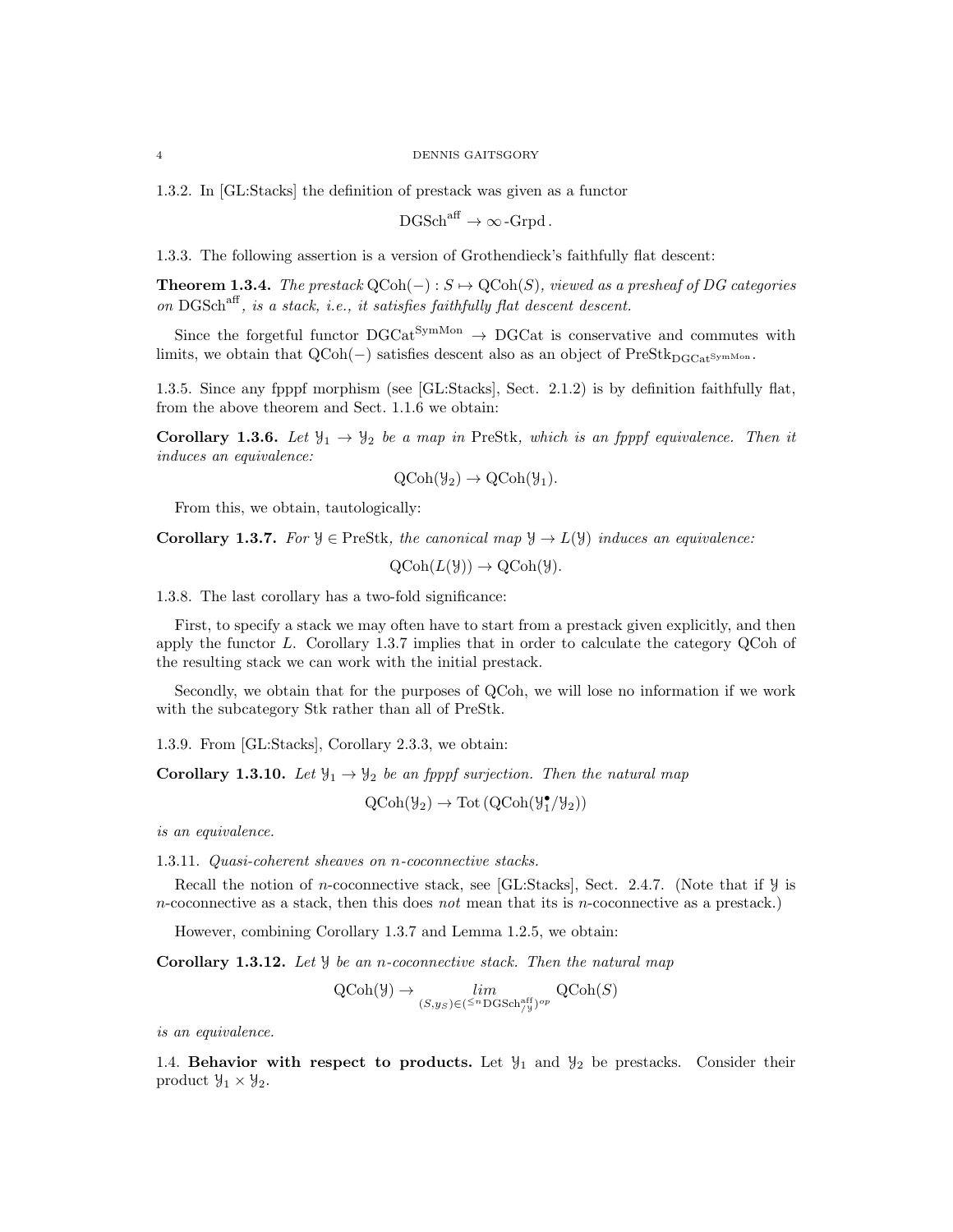1.4.1. We claim that there is a canonical morphism in  $DGCat^{SymMon}$ :

(2) 
$$
\mathrm{QCoh}(\mathcal{Y}_1) \otimes \mathrm{QCoh}(\mathcal{Y}_2) \to \mathrm{QCoh}(\mathcal{Y}_1 \times \mathcal{Y}_2).
$$

Defining such map amounts to specifying for each system of assignments

$$
(S \in \text{DGSch}^{\text{aff}}, y_{1,S} \in \mathcal{Y}_1(S)) \mapsto \mathcal{F}_{y_{1,S}} \in \text{QCoh}(S),
$$
  

$$
(S \in \text{DGSch}^{\text{aff}}, y_{2,S} \in \mathcal{Y}_2(S)) \mapsto \mathcal{F}_{y_{2,S}} \in \text{QCoh}(S)
$$

an assignment

$$
(S \in \text{DGSch}^{\text{aff}}, y_{1,S} \in \mathcal{Y}_1(S), y_{2,S} \in \mathcal{Y}_2(S)) \mapsto \mathcal{F}_{y_{12,S}} \in \text{QCoh}(S).
$$
  
We set  $\mathcal{F}_{y_{12,S}} := \mathcal{F}_{y_{1,S}} \underset{\mathcal{O}_S}{\otimes} \mathcal{F}_{y_{2,S}}.$ 

1.4.2. We can rephrase the above functor as follows. We have:

$$
(3) QCoh(\mathcal{Y}_{1}) \otimes QCoh(\mathcal{Y}_{2}) \simeq
$$
  
\n
$$
\simeq \left(\lim_{\substack{(S_{1},y_{S_{1}}) \in (DGSch_{f_{\mathcal{Y}_{1}}}^{aff})^{op} \\ \to \\ (S_{1},y_{S_{1}}) \in (DGSch_{f_{\mathcal{Y}_{1}}}^{aff})^{op}}} QCoh(S_{1})\right) \otimes \left(\lim_{\substack{(S_{2},y_{S_{2}}) \in (DGSch_{f_{\mathcal{Y}_{2}}}^{aff})^{op} \\ \to \\ QCoh(S_{1}) \otimes QCoh(S_{2})}} QCoh(S_{2}).
$$

However, the category  $(DGSch_{\substack{\gamma_{1}}{y_{1}}}^{\text{aff}})^{op} \times (DGSch_{\substack{\gamma_{2}}{y_{2}}}^{\text{aff}})^{op}$  is cofinal in  $(DGSch_{\substack{\gamma_{1} \gamma_{1}}}^{\text{aff}} \times \mathcal{Y}_{2})^{op}$ , so the last limit is isomorphic to

$$
\lim_{\substack{\longleftarrow \\ (S,y_S)\in(\text{DGSch}_{/y_1\times y_2})^{op}}} \text{QCoh}(S) \simeq \text{QCoh}(\mathcal{Y}_1 \times \mathcal{Y}_2).
$$

1.4.3. The following assertion (plagiarized from J. Lurie) will be useful in the sequel:

**Proposition 1.4.4.** Assume that  $\mathcal{Y}_1$  is such that the category  $QCoh(\mathcal{Y}_1)$ , viewed as an object of DGCat, is dualizable. Then for any  $\mathcal{Y}_2$ , the functor (2) is an equivalence.

Proof. We need to show that the second arrow in (3) is an isomorphism. We can write it as a composition

$$
\begin{split} \mathrm{QCoh}(\mathcal{Y}_{1}) & \otimes \left( \underset{(S_{2},y_{S_{2}}) \in (\mathrm{DGSch}_{/y_{2}}^{eff})^{op}}{\underbrace{\lim_{\substack{lim \ (S_{2},y_{S_{2}}) \in (\mathrm{DGSch}_{/y_{2}}^{eff})^{op}}} \mathrm{QCoh}(S_{2})} \right) \rightarrow \\ & \underset{(S_{2},y_{S_{2}}) \in (\mathrm{DGSch}_{/y_{2}}^{aff})^{op}}{\underbrace{\lim_{\substack{lim \ (S_{2},y_{S_{2}}) \in (\mathrm{DGSch}_{/y_{2}}^{aff})^{op}}} \left( \left( \underset{(S_{1},y_{S_{1}}) \in (\mathrm{DGSch}_{/y_{1}}^{aff})^{op}}{\underbrace{\lim_{\substack{lim \ (S_{2},y_{S_{2}}) \in (\mathrm{DGSch}_{/y_{2}}^{aff})^{op}}} \mathrm{QCoh}(S_{1})} \right) \otimes \mathrm{QCoh}(S_{2}) \right) \rightarrow} \\ & \underset{(S_{2},y_{S_{2}}) \in (\mathrm{DGSch}_{/y_{2}}^{aff})^{op}}{\underbrace{\lim_{\substack{lim \ (S_{2},y_{S_{2}}) \in (\mathrm{DGSch}_{/y_{1}}^{aff})^{op}}} \left( \underset{(S_{1},y_{S_{1}}) \in (\mathrm{DGSch}_{/y_{1}}^{aff})^{op}}{\underbrace{\lim_{\substack{lim \ (S_{2},y_{S_{2}}) \in (\mathrm{DGSch}_{/y_{1}}^{aff})^{op} \right) \rightarrow}}} \end{split}
$$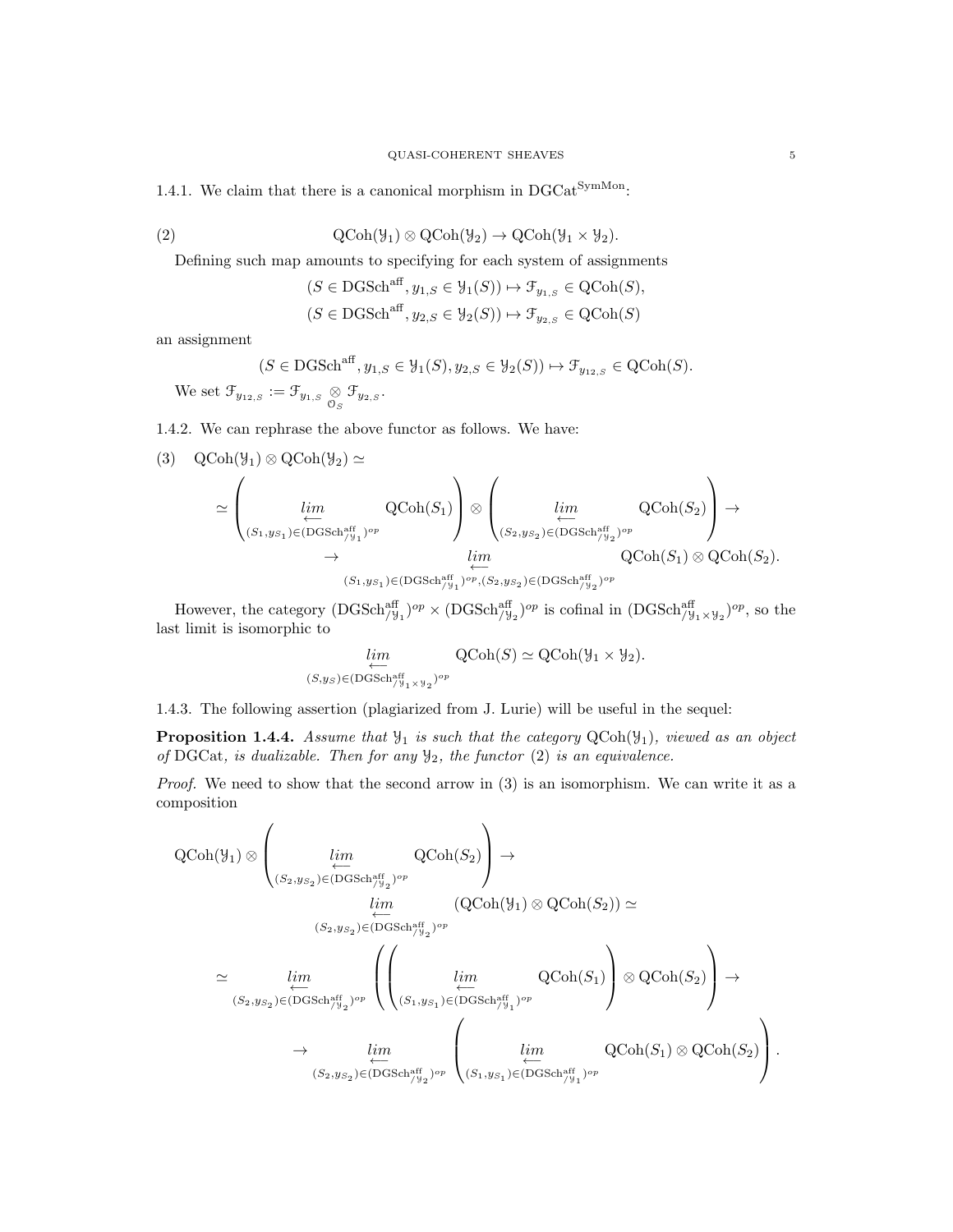The first arrow is an isomorphism since tensoring with a dualizable category commutes with limits (see [GL:DG], Lemma 2.1.6). The third arrow is an isomorphism for the same reason, as  $\mathrm{QCoh}(S)$  for an affine scheme S is dualizable.

 $\Box$ 

# 1.5. Inverse and direct images.

1.5.1. Let  $f: \mathcal{Y}_1 \to \mathcal{Y}_2$  be a morphism in PreStk. Interpreting QCoh as in Sect. 1.1.5, we obtain a canonical functor

$$
f^*: \mathrm{QCoh}(\mathcal{Y}_2) \to \mathrm{QCoh}(\mathcal{Y}_1).
$$

Explicitly, for  $\mathcal{F} \in \text{QCoh}(\mathcal{Y}_2)$ , the object  $f^*(\mathcal{F}) \in \text{QCoh}(\mathcal{Y}_2)$  is described as follows:

For  $S \in \text{DGSch}^{\text{aff}}$  and  $y_{1,S} : S \to \mathcal{Y}_1$ , let  $y_{2,S} := f \circ y_{1,S}$ , and we set

$$
(f^*(\mathfrak{F}))_{y_{1,S}} := \mathfrak{F}_{y_{2,S}}.
$$

We shall denote the resulting functor

$$
\mathsf{PreStk}^{op}\to \mathsf{DGCat}_{\mathrm{cont}}
$$

by QCoh<sup>∗</sup> PreStk.

1.5.2. By the adjoint functor theorem ([Lu0], Cor. 5.5.2.9), the functor  $f^*$  admits a right adjoint, that we denote  $f_*$ . Thus, passing to right adjoints, we obtain another functor

 $\mathrm{QCoh}_{\mathrm{PreStk}, *} : \mathrm{PreStk} \to \mathrm{DGCat}$ .

We emphasize that the target of the above functor is DGCat, and not DGCat<sub>cont</sub>: indeed the functor  $f_*$  is not in general continuous (i.e., does not commute with colimits).

We should also add that the functor  $f_*$  does not satisfy the base change formula (even for open embeddings) and does not have the base change property.

2. Direct images under "nice" morphisms

2.1. Schematic morphisms. The next assertion is thoroughly plagiarized; we don't refer to any particular source since it is not entirely clear which one is the original.

**Proposition 2.1.1.** Let  $f : \mathcal{Y}_1 \to \mathcal{Y}_2$  be a morphism of prestacks. Assume that f is schematic, quasi-compact and quasi-separated.

- (1) The functor  $f_*$  is continuous.
- (2) The base change property is satisfied:

$$
\begin{array}{ccc}\n\mathcal{Y}'_1 & \xrightarrow{g'} & \mathcal{Y}_1 \\
f' \downarrow & & f \downarrow \\
\mathcal{Y}'_2 & \xrightarrow{g} & \mathcal{Y}_2\n\end{array}
$$

be a Cartesian square in PreStk. Then the natural transformation

$$
g^* \circ f_* \to f'_* \circ g'^*
$$

is an isomorphism.

(3) Projection formula holds: for  $\mathfrak{F}_1 \in \text{QCoh}(\mathcal{Y}_1)$  and  $\mathfrak{F}_2 \in \text{QCoh}(\mathcal{Y}_2)$ , the natural map

$$
\mathfrak{F}_2 \otimes f_*(\mathfrak{F}_1) \to f_*(f^*(\mathfrak{F}_2) \otimes \mathfrak{F}_1)
$$

is an isomorphism.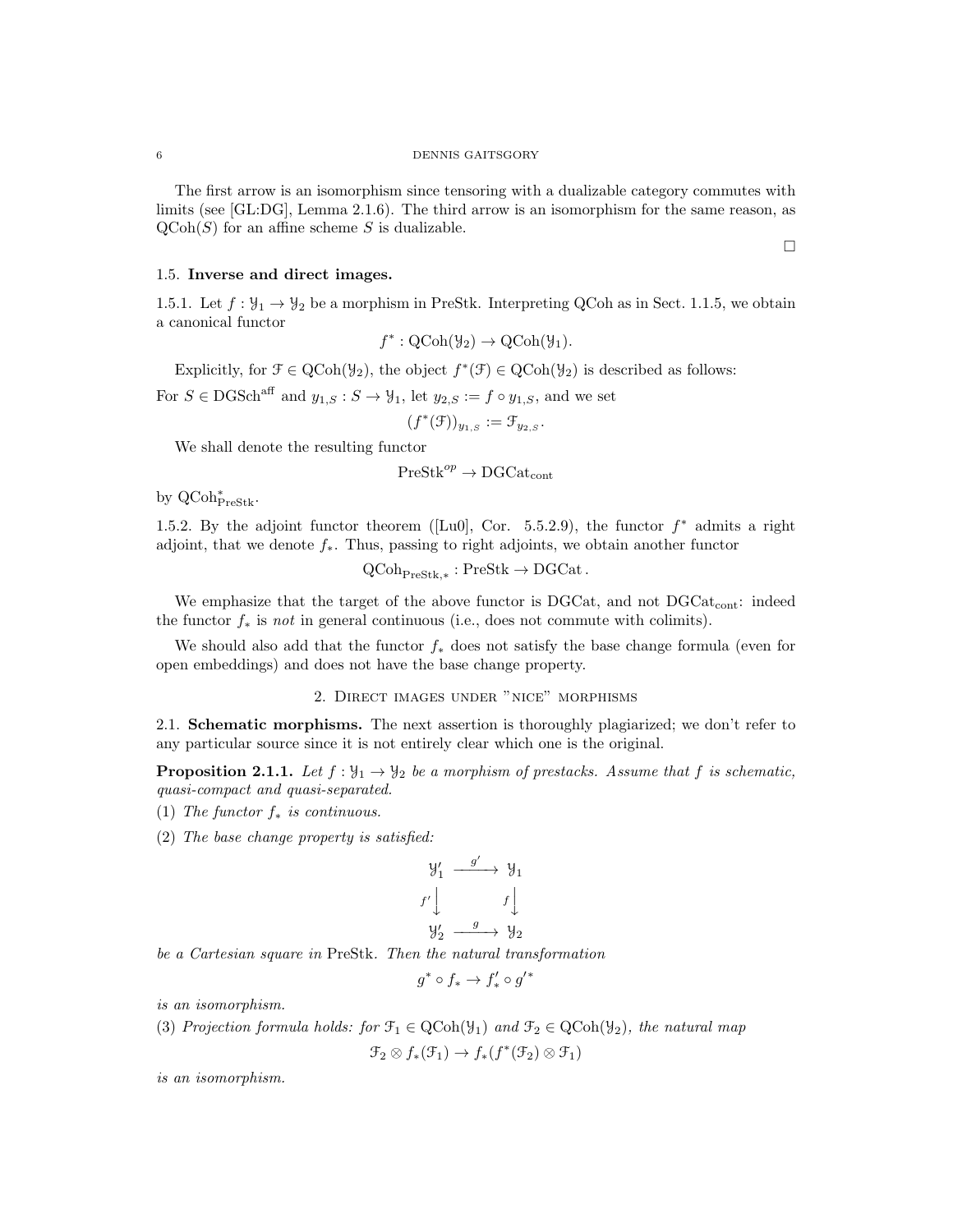Remark 2.1.2. In Sect. 2.2 we will generalize this statement to the case when  $f$  is no longer required to be schematic, but just representable (but still quasi-compact and quasi-separated).

*Proof.* Define a functor  $f_* : \text{QCoh}(\mathcal{Y}_1) \to \text{QCoh}(\mathcal{Y}_2)$  as follows. We need to assign to a compatible collection

(4) 
$$
\mathcal{F}_1 := \left( \left( S_1 \in \text{DGSch}^{\text{aff}}, y_{S_1} \in \mathcal{Y}_1(S_1) \right) \mapsto \mathcal{F}_{y_{S_1}} \in \text{QCoh}(S_1) \right).
$$

a compatible collection

(5) 
$$
\mathcal{F}_2 := \left( \left( S_2 \in \text{DGSch}^{\text{aff}}, y_{S_2} \in \mathcal{Y}_1(S_2) \right) \mapsto \mathcal{F}_{y_{S_2}} \in \text{QCoh}(S_2) \right).
$$

For  $(S_2, y_{S_2})$  set

$$
X_1 := S_2 \underset{\mathcal{Y}_2}{\times} \mathcal{Y}_1.
$$

The assumption on  $f$  implies that  $X_1$  is a quasi-compact and quasi-separated DG scheme.

Pullback under  $X_1 \to \mathcal{Y}_1$  gives rise to an object  $\mathcal{F}_{X_1} \in \text{QCoh}(X_1)$ . We set  $\mathcal{F}_{y_{S_2}} \in \text{QCoh}(S_2)$ to be the direct image of  $\mathcal{F}_{X_1}$  under  $f_{y_{S_2}}: X_1 \to S_2$ . Since  $f_{y_{S_2}}$  is quasi-compact and quasiseparated scheme, the assignment

$$
\mathcal{F}_1 \mapsto \mathcal{F}_{y_{S_2}}
$$

commutes with colimits. For the same reason, it commutes with any further base change  $S'_2 \to S_2$ . Hence, the collection

$$
(S_2, y_{S_2}) \mapsto \mathcal{F}_{y_{S_2}}
$$

is compatible, i.e., gives rise to a well-defined object as in (5).

Moreover, it is easy to see that the functor  $f_*$  thus constructed is a right adjoint to  $f^*$ . This establishes point (1) of the Proposition. Points (2) and (3) follow formally by base change  $S_2 \rightarrow \mathcal{Y}'_2.$ 

$$
\Box
$$

2.1.3. Let us denote by PreStksch,qc-qs the non-full subcategory of PreStk where we restrict 1-morphisms to be schematic, quasi-compact and quasi-separated.

Consider the functor

$$
\operatorname{QCoh}_{\operatorname{PreStk},*}\vert_{\operatorname{PreStk}_{\operatorname{sch},\operatorname{qc-qs}}}:\operatorname{PreStk}_{\operatorname{sch},\operatorname{qc-qs}}\to \operatorname{DGCat},
$$

where  $\text{QCoh}_{\text{PreStk},*}$  is an in Sect. 1.5.2.

Proposition 2.1.1 implies that the above functor canonically factors through a functor

$$
\operatorname{QCoh}_{\operatorname{PreStk}_{\operatorname{sch},\operatorname{qc-qs}},*}: \operatorname{PreStk}_{\operatorname{sch},\operatorname{qc-qs}} \to \operatorname{DGCat}_{\operatorname{cont}}.
$$

## 2.2. Representable morphisms.

2.2.1. We are now going to show how to generalize Proposition 2.1.1 to allow the morphism f to be representable. Tracing through the proof, all we need to establish is the following fact:

**Proposition 2.2.2.** Let  $X$  be a quasi-compact and quasi-separated algebraic space. Then the functor

$$
\Gamma(\mathfrak{X},-): \mathrm{QCoh}(\mathfrak{X}) \to \mathrm{Vect}
$$

is continuous, i.e., the object  $\mathcal{O}_{\mathfrak{X}} \in \mathrm{QCoh}(\mathfrak{X})$  is compact.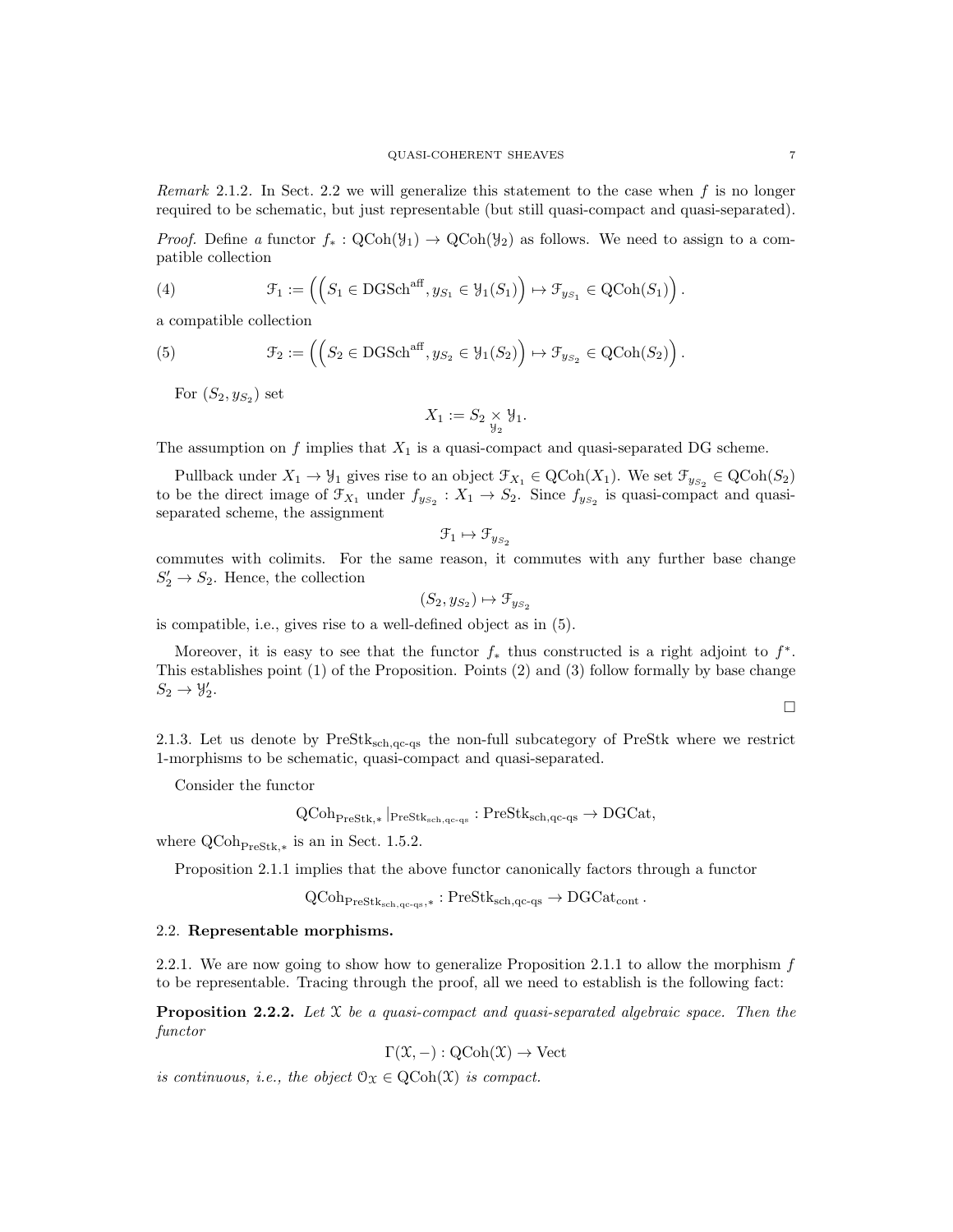2.2.3. The proof of Proposition 2.2.2 that we are going to present (due to Drinfeld<sup>1</sup>) will use the notion of Nisnevich cover of an algebraic space.

Namely, let  $X$  be a quasi-compact and quasi-separated (but not necessarily locally Noetherian) algebraic space. We claim:

**Lemma 2.2.4.** There exists an affine DG scheme Z equipped with an étale map  $f : Z \to \mathcal{X}$ and a finite sequence of closed algebraic subspaces

$$
\mathfrak{X} = \mathfrak{X}_0 \supset \mathfrak{X}_1 \supset \mathfrak{X}_2 \supset \ldots \supset \mathfrak{X}_n \supset \emptyset
$$

such that the ideal of each  $\mathfrak{X}_i$  in  $\mathfrak X$  is finitely generated, and such that for for every i, the morphism

$$
Z \underset{\mathfrak{X}}{\times} (\mathfrak{X}_i - \mathfrak{X}_{i+1}) \to (\mathfrak{X}_i - \mathfrak{X}_{i+1})
$$

admits a section.

2.2.5. Another ingredient in the proof of Proposition 2.2.2 will be the following observation. Let *Y* be a prestack. Let  $i: \mathcal{V} \hookrightarrow \mathcal{Y}$  be a schematic closed embedding of prestacks, and let  $j: \mathfrak{U} \hookrightarrow \mathfrak{Y}$  be the complementary open.

Let  $f: \mathcal{Y}' \to \mathcal{Y}$  be a schematic étale map, and let us assume that

$$
\mathcal{Y'}\underset{\mathcal{Y}}{\times}\mathcal{V}=:\mathcal{V'}\overset{f_{\mathcal{V}}}{\rightarrow}\mathcal{V}
$$

is an isomorphism. Denote  $\mathcal{U}' := \mathcal{Y}' \times \mathcal{U}$ , and its map to  $\mathcal{U}$  by  $f_{\mathcal{U}}$ .

**Lemma 2.2.6.** Assume that the maps  $f$  and  $j$  are quasi-compact. Then the diagram

(6) 
$$
\operatorname{QCoh}(\mathcal{Y}) \xrightarrow{f^*} \operatorname{QCoh}(\mathcal{Y}')
$$

$$
j^* \downarrow \qquad \qquad j'^*
$$

$$
\operatorname{QCoh}(\mathcal{U}) \xrightarrow{f^*_{\mathcal{U}}} \operatorname{QCoh}(\mathcal{U}').
$$

is a pull-back square of DG categories.

Proof. The pull-back category in  $(6)$  is by definition the category of quintuples:

$$
(\mathfrak{F}_{\mathcal{U}}\in \mathrm{QCoh}(\mathcal{U}), \mathfrak{F}_{\mathcal{Y}'}\in \mathrm{QCoh}(\mathcal{Y}'), \mathfrak{F}_{\mathcal{U}'}, \alpha : j'^*(\mathfrak{F}_{\mathcal{Y}'})\simeq \mathfrak{F}_{\mathcal{U}'}, \beta : f_{\mathcal{U}}^*(\mathfrak{F}_{\mathcal{U}})\simeq \mathfrak{F}_{\mathcal{U}'}).
$$

We have a natural functor  $QCoh(\mathcal{Y}) \to QCoh(\mathcal{Y}') \times QCoh(\mathcal{U})$  given by restriction, and its right adjoint given by

$$
(\mathfrak{F}_{\mathfrak{U}}, \mathfrak{F}_{\mathfrak{V}'}, \mathfrak{F}_{\mathfrak{U}'}, \alpha, \beta) \mapsto \mathrm{Cone}\left(f_*(\mathfrak{F}_{\mathfrak{Y}'} )\oplus j_*(\mathfrak{F}_{\mathfrak{U}}) \to (j \circ f_{\mathfrak{U}})_*(\mathfrak{F}_{\mathfrak{U}'} )\right).
$$

Let us show that the unit of the adjunction is an isomorphism. Note that the morphisms  $j$  and f are automatically quasi-separated, so by Proposition  $2.1.1(2)$ , the base-change property holds. This implies that the unit of the adjunction induces an isomorphism between the composition

(7) 
$$
\mathrm{QCoh}(\mathfrak{U}) \xrightarrow{j_*} \mathrm{QCoh}(\mathcal{Y}) \to \mathrm{QCoh}(\mathcal{Y}') \underset{\mathrm{QCoh}(\mathcal{U}')}{}{\times} \mathrm{QCoh}(\mathcal{U}) \to \mathrm{QCoh}(\mathcal{Y})
$$

and the functor  $j_* : \text{QCoh}(\mathfrak{U}) \to \text{QCoh}(\mathfrak{Y})$ .

<sup>&</sup>lt;sup>1</sup>This fact was independently established by Lurie.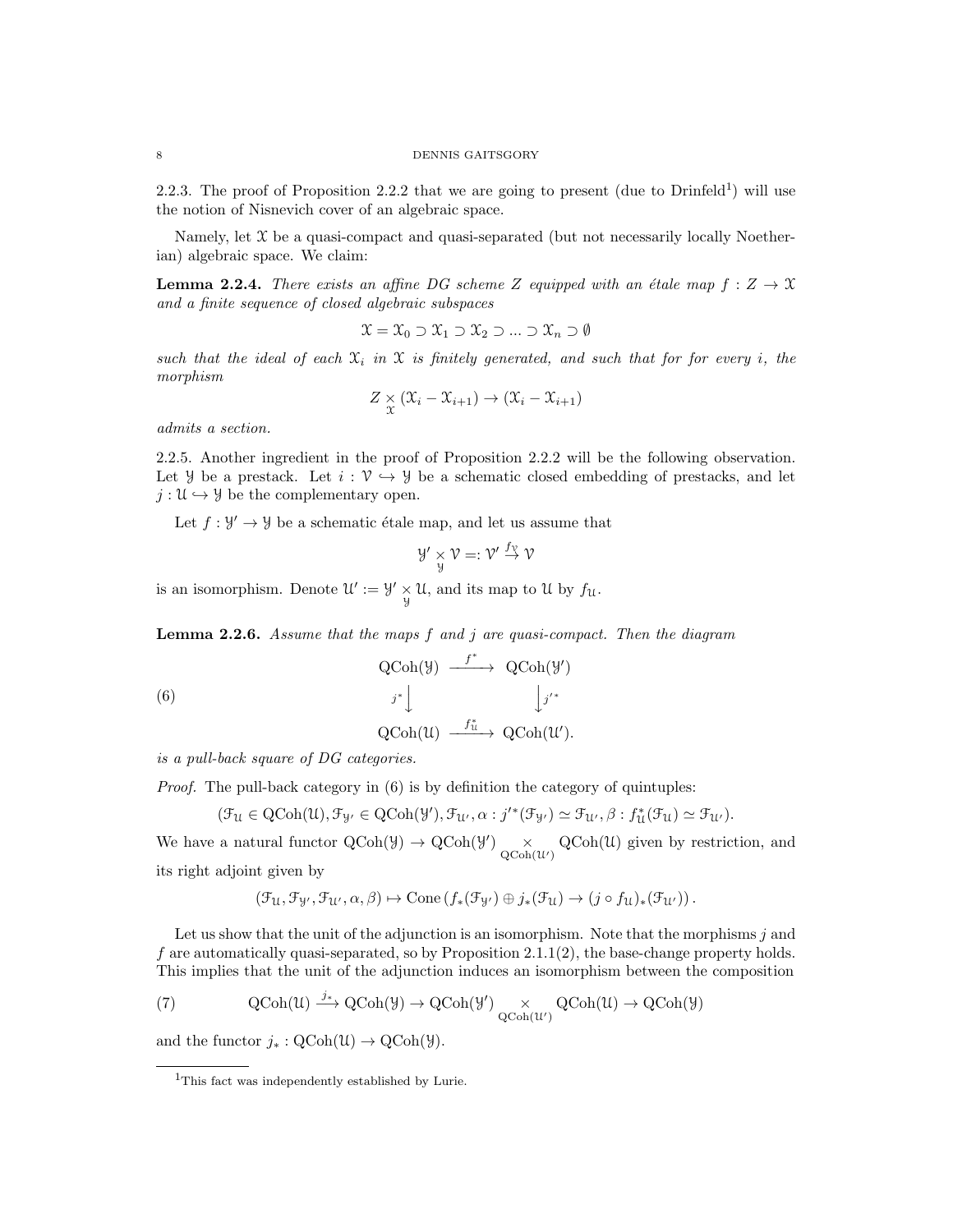Let  $QCoh(\mathcal{Y})\gamma$  (resp.,  $QCoh(\mathcal{Y}')\gamma$ ) denote the full subcategory ker(j<sup>\*</sup>) (resp., ker(j<sup>'\*</sup>)). By (7), in order to prove that the unit of the adjunction is an isomorphism, it suffices to show that the unit of the adjunction induces an isomorphism between

(8) 
$$
Q\text{Coh}(\mathcal{Y})_{\mathcal{V}} \hookrightarrow Q\text{Coh}(\mathcal{Y}) \to Q\text{Coh}(\mathcal{Y}') \underset{Q\text{Coh}(\mathcal{U}')}{{\times}} Q\text{Coh}(\mathcal{U}) \to Q\text{Coh}(\mathcal{Y})
$$

and the tautological embedding  $QCoh(\mathcal{Y})\gamma \hookrightarrow QCoh(\mathcal{Y})$ .

We observe that the functor in (8) is canonically isomorphic to  $f_* \circ f^*|_{\text{QCoh}(\mathcal{Y})_{\mathcal{V}}}$ , such that the unit of the adjunction comes from the unit of the adjunction Id  $\rightarrow f_* \circ f^*$ . However, the assumption of the lemma implies that the functors  $(f^*, f_*)$  define mutually inverse equivalences:

$$
f^*: \mathrm{QCoh}(\mathcal{Y})_{\mathcal{V}} \rightleftarrows \mathrm{QCoh}(\mathcal{Y}')_{\mathcal{V}'} : f_*,
$$

implying that Id  $|_{Q\text{Coh}(\mathcal{Y})_{\mathcal{V}}} \to f_* \circ f^*|_{Q\text{Coh}(\mathcal{Y})_{\mathcal{V}}}$  is an isomorphism.

It remains to show that the right adjoint functor is conservative. By the base change formula, we obtain that the composition

$$
\begin{aligned} \mathrm{QCoh}(\mathcal{Y}') & \underset{\mathrm{QCoh}(\mathcal{U}')} {\times} \mathrm{QCoh}(\mathcal{U}) \rightarrow \mathrm{QCoh}(\mathcal{Y}) \rightarrow \\ & \rightarrow \mathrm{QCoh}(\mathcal{Y}) \rightarrow \mathrm{QCoh}(\mathcal{Y}') \underset{\mathrm{QCoh}(\mathcal{U}')} {\times} \mathrm{QCoh}(\mathcal{U}) \rightarrow \mathrm{QCoh}(\mathcal{U}) \end{aligned}
$$

is canonically isomorphic to the forgetful functor

$$
\mathrm{QCoh}(\mathcal{Y}) \to \mathrm{QCoh}(\mathcal{Y}') \underset{\mathrm{QCoh}(\mathcal{U}')} {\times} \mathrm{QCoh}(\mathcal{U}) \to \mathrm{QCoh}(\mathcal{U}).
$$

Hence, it remains to show that the right adjoint is conservative on the full subcategory

$$
\ker\left(\operatorname{QCoh}(\mathcal{Y}') \underset{\operatorname{QCoh}(\mathcal{U}')} {\times} \operatorname{QCoh}(\mathcal{U}) \to \operatorname{QCoh}(\mathcal{U})\right) \simeq \operatorname{QCoh}(\mathcal{Y}')_{\mathcal{V}'}.
$$

The restriction of the right adjoint to this category is canonically isomorphic to  $f_*$ , and the assertion follows from the fact that the latter is conservative.

 $\Box$ 

2.2.7. Proof of Proposition 2.2.2 (Drinfeld). For a quasi-compact and quasi-separated algebraic stack  $\mathfrak{X}$ , choose a Nisnevich cover  $f: Z \to \mathfrak{X}$  given by Lemma 2.2.4. Set  $\mathfrak{X}^k := \mathfrak{X} - \mathfrak{X}_{k+1}$ . We will argue by induction on  $k$ .

For  $k = 0$ , we obtain that the map

$$
Z \underset{\mathfrak{X}}{\times} \mathfrak{X}^0 := Z^0 \to \mathfrak{X}^0
$$

admits a section. Hence  $\mathfrak{X}^0$  maps isomorphically to a locally closed DG subscheme of  $Z^0$ . So,  $\mathcal{X}^0$  is a quasi-compact and quasi-separated (and, in fact, quasi-affine) DG scheme, and both assertions of the proposition are known in this case.

To execute the induction step, we can assume being in the situation of Lemma 2.2.6, where the assertion of the proposition holds for  $Q\text{Coh}(\mathcal{Y})$ ,  $Q\text{Coh}(\mathcal{U})$  and  $Q\text{Coh}(\mathcal{U}')$ . The proposition follows now from (6) and the next lemma:

**Lemma 2.2.8.** Let  $i \mapsto \mathbf{C}_i$  be a finite diagram of DG categories, and let  $\mathbf{C} = \lim_i \mathbf{C}_i$ . Let  $c \in C$  be an object such that its image in each  $C_i$  is compact. Then c is compact.

2.3. Behavior with respect to products, revisited.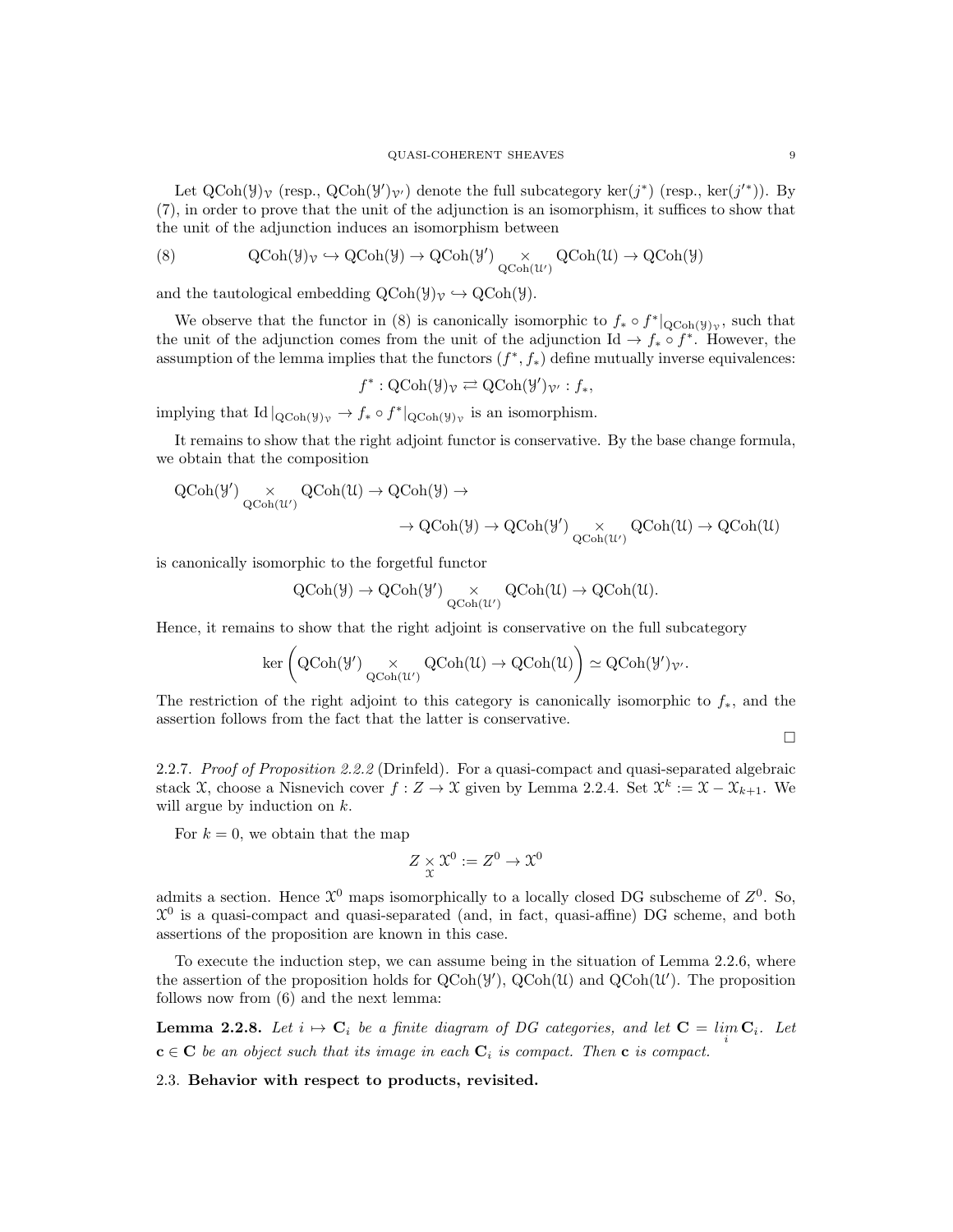2.3.1. The following Proposition provides a partial converse to Proposition 1.4.4.

Recall the notion of a rigid monoidal category, [GL:DG], Sect. 6.

**Proposition 2.3.2.** Let *Y* be a prestack, such that the diagonal map  $\Delta$ *y* is representable, quasi-compact and quasi-separated, and such that the object  $\mathcal{O}_\mathcal{Y} \in \text{QCoh}(\mathcal{Y})$  is compact. Then the following conditions are equivalent:

- (i) The functor  $\text{QCoh}(\mathcal{Y}) \otimes \text{QCoh}(\mathcal{Y}') \to \text{QCoh}(\mathcal{Y} \times \mathcal{Y}')$  is an equivalence for any  $\mathcal{Y}'$ .
- (ii) The functor  $\text{QCoh}(\mathcal{Y}) \otimes \text{QCoh}(\mathcal{Y}) \to \text{QCoh}(\mathcal{Y} \times \mathcal{Y})$  is an equivalence.
- *(iii)* The category  $\mathcal{Y}$  is rigid as a monoidal category.
- *(iv)* The category  $QCoh(\mathcal{Y})$  is dualizable.

*Proof.* The implications (i)  $\Rightarrow$  (ii) and (iii)  $\Rightarrow$  (iv) are tautological. The implication (iv)  $\Rightarrow$  (i) is the content of Proposition 1.4.4. It remains to show (ii)  $\Rightarrow$  (iii).

Given (ii), we can identify the map  $mult_{QCoh(y)}^*$  (we are using the notation of [GL:DG], Sect. 6.1) with

$$
\Delta_{\mathcal{Y}}^* : \mathrm{QCoh}(\mathcal{Y} \times \mathcal{Y}) \to \mathrm{QCoh}(\mathcal{Y}).
$$

The fact that it satisfies the assumptions of loc. cit. follows from Proposition 2.1.1 combined with Remark 2.1.2.

 $\Box$ 

2.3.3. Let  $f: \mathcal{Y}_1 \to \mathcal{Y}_2$  be a map between prestacks, such that both  $QCoh(\mathcal{Y}_1)$  and  $QCoh(\mathcal{Y}_2)$ are rigid. From [GL:DG], Lemma 6.2.1(2) we obtain:

**Lemma 2.3.4.** The functor  $f_* : \text{QCoh}(\mathcal{Y}_1) \to \text{QCoh}(\mathcal{Y}_2)$  is continuous, and under the identifications

$$
Q\text{Coh}(\mathcal{Y}_i)^{\vee} \simeq Q\text{Coh}(\mathcal{Y}_i),
$$

we have  $f_* \simeq (f^*)^\vee$ .

2.3.5. The case of algebraic spaces. Let  $\mathcal X$  be a quasi-compact and quasi-separated algebraic space. By Proposition 2.2.2,  $\mathcal{O}_{\mathcal{X}} \in \mathrm{QCoh}(\mathcal{X})$  is compact.

Proposition 2.3.6. Any quasi-compact and quasi-separated algebraic space satisfies the equivalent conditions of Proposition 2.3.2.

2.3.7. Proof of Proposition 2.3.6. By Proposition 2.3.2, we need to show that  $QCoh(\mathcal{X})$  is dualizable. The proof follows the same strategy as that of Proposition 2.2.2. Thus, we need to show the following:

Let us be in the situation of Lemma 2.2.6, where the categories  $QCoh(\mathcal{Y})$ ,  $QCoh(\mathcal{U})$  and  $QCoh(\mathcal{U}')$  are rigid. We claim that in this case  $QCoh(\mathcal{Y})$  is dualizable.

Note that the proof of Lemma 2.2.6 shows that for any  $C \in DGCat_{cont}$ , the diagram

$$
\begin{array}{ccc}\n\mathbf{C}\otimes\operatorname{QCoh}(\mathcal{Y}) & \xrightarrow{f^*} & \mathbf{C}\otimes\operatorname{QCoh}(\mathcal{Y}')\\
 & & & j^*\downarrow & & \downarrow{j'^*}\\
\mathbf{C}\otimes\operatorname{QCoh}(\mathcal{U}) & \xrightarrow{f^*_{\mathcal{U}}} & \mathbf{C}\otimes\operatorname{QCoh}(\mathcal{U}')\n\end{array}
$$

is a pull-back square. The assertion of the proposition follows now from the following general lemma: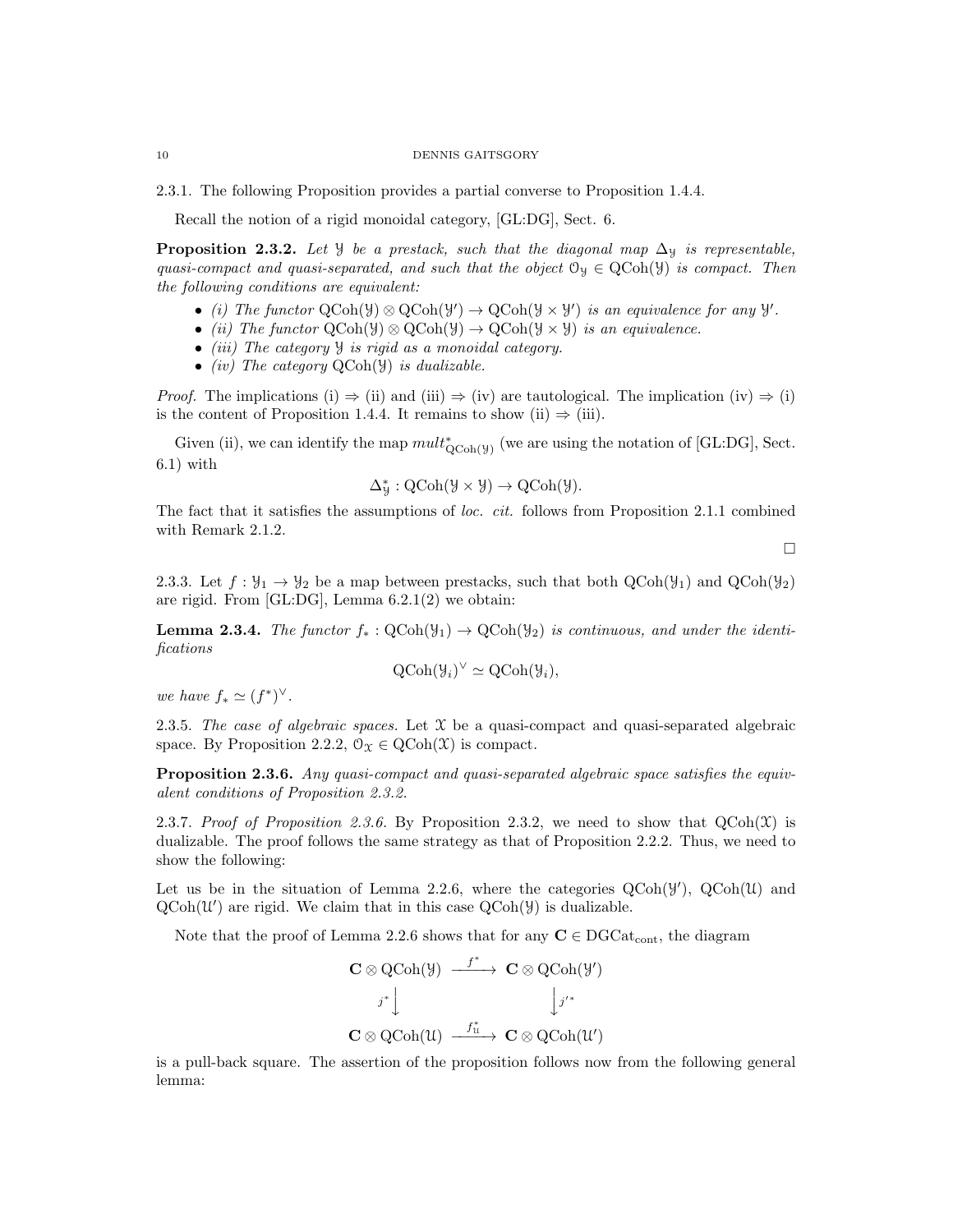**Lemma 2.3.8.** Let  $(i \in I) \mapsto \mathbf{C}_i$  be a diagram in DGCat<sub>cont</sub>, and let  $\mathbf{C} := \lim_{I} \mathbf{C}_i$ , where each  $\mathbf{C}_i$  is dualizable. Suppose that for any  $\mathbf{D} \in \text{DGCat}_{\text{cont}}$ , the functor

$$
\mathbf{C}\otimes\mathbf{D}\to\lim_{I}\mathbf{C}_i\otimes\mathbf{D}
$$

is an equivalence. Then  $C$  is dualizable.

*Proof.* Consider the diagram  $(i \in I^{op}) \mapsto \mathbf{C}_i^{\vee}$  and set  $\mathbf{C}' := colim_{I^{op}} \mathbf{C}_i^{\vee}$ . We have  $\mathbf{C} \simeq$  $Hom(C', Vect)$ , and for any  $D \in DGCat_{cont}$  we obtain a functor

$$
C\otimes D\to \operatorname{Hom}(C',D).
$$

However, we claim that the latter functor is an equivalence: indeed, it can be rewritten as the composition

$$
\mathbf{C}\otimes \mathbf{D}\to \lim_I \mathbf{C}_i\otimes \mathbf{D}\simeq \lim_I \text{Hom}(\mathbf{C}_i^{\vee},\mathbf{D})\simeq \text{Hom}(\mathbf{C}',\mathbf{D}),
$$

which is an equivalence, by assumption.

This shows that  $C'$  is dualizable and that  $C$  is its dual. Hence,  $C$  is dualizable as well.

 $\Box$ 

 $\square$ (Proposition)

2.3.9. Let  $f: \mathcal{Y}_1 \to \mathcal{Y}_2$  be a morphism between prestacks, which is quasi-compact and quasiaffine.

Consider  $f_*(\mathfrak{O}_{\mathfrak{Y}_1})$  as an algebra in the monoidal category  $\text{QCoh}(\mathcal{Y}_2)$ .

The next assertion is plagiarized from J. Lurie:

Proposition 2.3.10. Under these circumstances, the natural functor

 $f_*: \text{QCoh}(\mathcal{Y}_1) \to f_*(\mathcal{O}_{\mathcal{Y}_1})\text{-}\text{mod}(\text{QCoh}(\mathcal{Y}_2))$ 

is an equivalence.

Proof. Consider the functor

$$
f_*: \mathrm{QCoh}(\mathcal{Y}_1) \to \mathrm{QCoh}(\mathcal{Y}_2).
$$

By Proposition 2.1.1(1) it commutes with colimits, and admits a left adjoint. Moreover, the quasi-affiness hypothesis implies that it is conservative. Hence, we find ourselves in the (easy case of) the situation of the Barr-Beck-Lurie theorem, [GL:DG], Sect. 3.1.2. We obtain that  $f_*$ upgrades to an equivalence between  $Q\text{Coh}(\mathcal{Y}_1)$  and the category of modules in  $Q\text{Coh}(\mathcal{Y}_2)$  with respect to the monad  $f_* \circ f^*$ . However, from Proposition 2.1.1(2), it is easy to see that the monad in question identifies with

$$
\mathcal{F} \mapsto f_*(\mathcal{O}_{\mathcal{Y}_1}) \underset{\mathcal{O}_{\mathcal{Y}_2}}{\otimes} \mathcal{F}.
$$

 $\Box$ 

## 3. Tensoring over QCoh

3.1. The setting.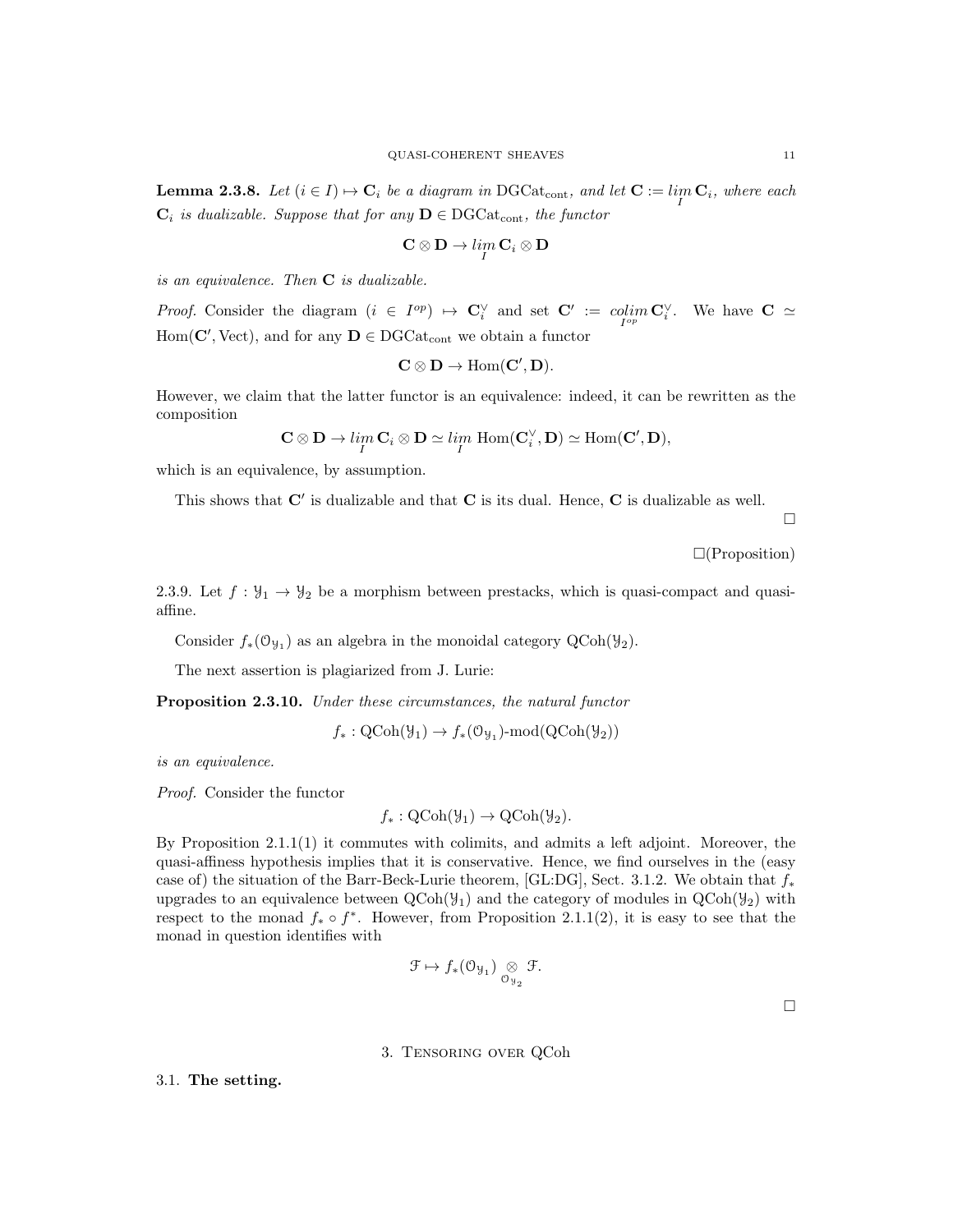3.1.1. Let

$$
\begin{array}{ccc}\n\mathcal{Y}'_1 & \longrightarrow & \mathcal{Y}_1 \\
f' \downarrow & & f \downarrow \\
\mathcal{Y}'_2 & \xrightarrow{g} & \mathcal{Y}_2\n\end{array}
$$

be a Cartesian square of prestacks.

Note that we have a canonical map:

(9) 
$$
\operatorname{QCoh}(\mathcal{Y}_1) \underset{\operatorname{QCoh}(\mathcal{Y}_2)}{\otimes} \operatorname{QCoh}(\mathcal{Y}_2') \to \operatorname{QCoh}(\mathcal{Y}_1').
$$

The general question we would like to ask is when the map in (9) is an equivalence.

3.1.2. The map (9) is not an isomorphism for general prestacks. For example, let us take  $\mathcal{Y}_1 = \mathcal{Y}_2 = \text{pt}$ , and  $\mathcal{Y} = \text{pt}/A$ , where A is an abelian variety. Then  $\mathcal{Y}_1 \underset{\mathcal{Y}}{\times} \mathcal{Y}_2 \simeq A$ , while

$$
Q\text{Coh}(\text{pt}/A) \simeq H\text{-mod},
$$

where  $H = (\Gamma(A, 0_A))^{\vee}$  is an algebra with respect to convolution, and is isomorphic to  $Sym(H^1(X,\mathcal{O}_A)^{\vee}[1])$ . So

$$
\label{eq:vect} \mathrm{Vect} \underset{H\text{-}\mathrm{mod}}{\otimes} \mathrm{Vect} \simeq \mathrm{Sym}(H^1(X,\mathbb{O}_A)^\vee[2])\text{-}\mathrm{mod}.
$$

3.2. Quasi-affine case. We are going to show:

**Proposition 3.2.1.** Assume that the map  $f$  (and hence  $f'$ ) is quasi-compact and quasi-affine. Then then map  $(9)$  is an equivalence.

Proof. By Proposition 2.3.10

$$
\text{QCoh}(\mathcal{Y}'_1) \simeq f'_*(\mathcal{O}_{\mathcal{Y}'_1})\text{-}\mathrm{mod}(\text{QCoh}(\mathcal{Y}'_2)).
$$

Now, again by Proposition 2.3.10 and [GL:DG], Prop. 4.8.1,

$$
\operatorname{QCoh}(\mathcal{Y}_1) \underset{\operatorname{QCoh}(\mathcal{Y}_2)}{\otimes} \operatorname{QCoh}(\mathcal{Y}'_2) \simeq g^*(f_*(\mathcal{O}_{\mathcal{Y}_1}))\text{-}\operatorname{mod}(\operatorname{QCoh}(\mathcal{Y}'_2)).
$$

Finally, by Proposition 2.1.1(2),

$$
f'_*(\mathbf{O}_{\mathcal{Y}'_1}) \simeq g^*(f_*(\mathbf{O}_{\mathcal{Y}_1}))
$$

as algebras in  $\text{QCoh}(\mathcal{Y}_2)$ .

# $\Box$

# 3.3. Passable prestacks.

3.3.1. We shall say that a prestack  $\mathcal Y$  is passable if

- (1) The diagonal morphism of Y is quasi-affine and quasi-compact,
- (2)  $\mathcal{O}_y \in \text{QCoh}(\mathcal{Y})$  is compact,
- (3) The category QCoh(Y) is dualizable.

By Proposition 2.3.2, we obtain that if  $\mathcal Y$  is passable, then  $QCoh(\mathcal Y)$  is rigid as a monoidal category.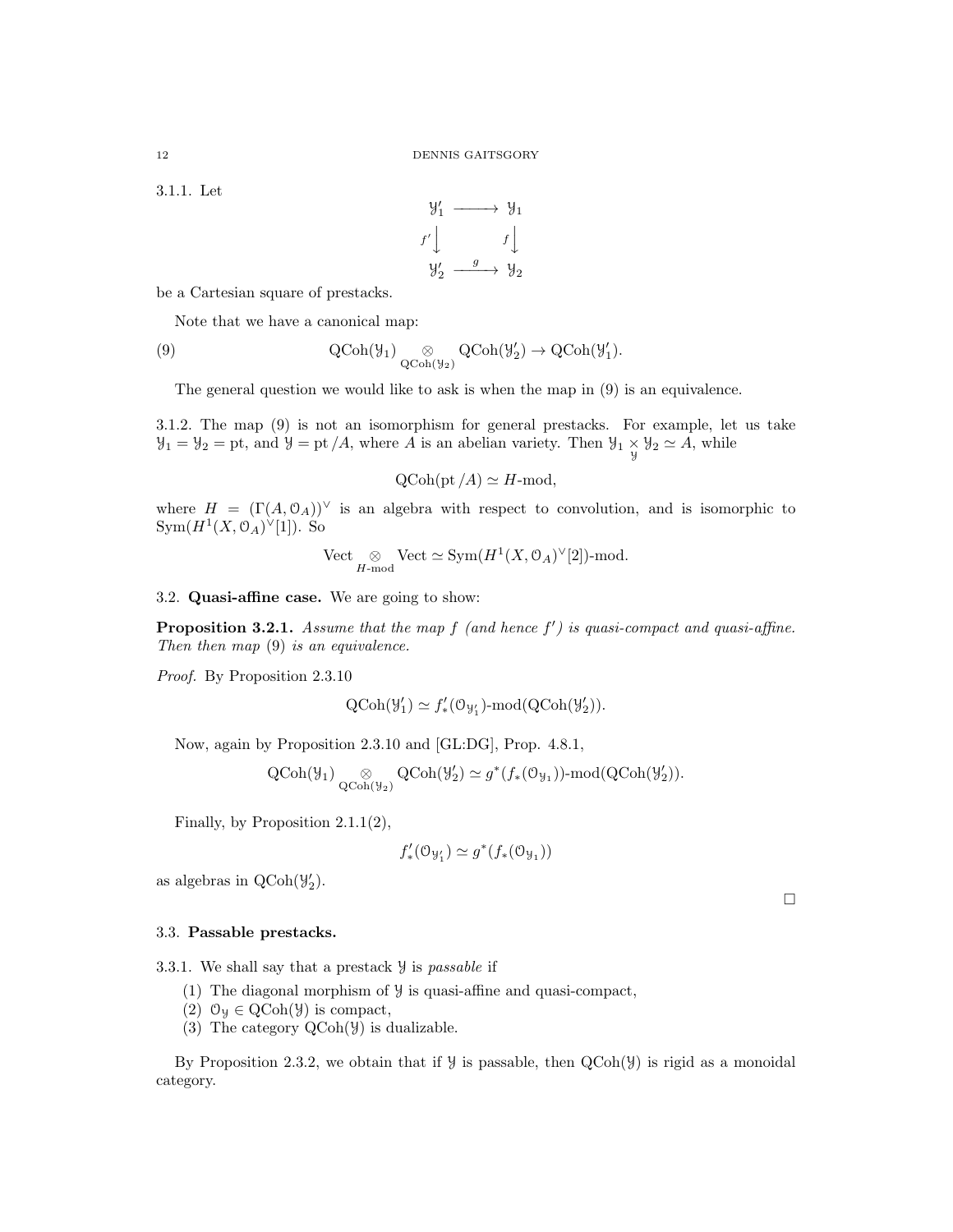3.3.2. We are going to show that passable prestacks are adapted to having the map in (9) an equivalence:

Let  $\mathcal{Y}$  be a passable prestack. Let  $\mathcal{Y}_1$  and  $\mathcal{Y}_2$  be prestacks mapping to  $\mathcal{Y}$ .

**Proposition 3.3.3.** If under the above circumstances  $QCoh(\mathcal{Y}_1)$  is dualizable as a category, the natural functor

$$
\operatorname{QCoh}(\mathcal{Y}_1) \underset{\operatorname{QCoh}(\mathcal{Y})}{\otimes} \operatorname{QCoh}(\mathcal{Y}_2) \to \operatorname{QCoh}(\mathcal{Y}_1 \underset{\mathcal{Y}}{\times} \mathcal{Y}_2)
$$

is an equivalence.

*Proof.* By [GL:DG], Corollaries 4.3.2 and 6.4.2, the rigidity of  $QCoh(Y)$  and the fact that  $QCoh(\mathcal{Y}_1)$  is dualizable imply that the operation

$$
\mathbf{C}\mapsto \operatorname{QCoh}(\mathcal{Y}_{1})\underset{\operatorname{QCoh}(\mathcal{Y})}{\otimes}\mathbf{C}:\operatorname{QCoh}(\mathcal{Y})\text{-}\operatorname{\mathbf{mod}}\to \operatorname{DGCat}
$$

commutes with limits.

This allows to replace  $\mathcal{Y}_2$  by  $S \in \text{DGSch}^{\text{aff}}$ . But then the map  $S \to \mathcal{Y}$  is quasi-compact and quasi-affine, and we find ourselves in the situation of Proposition 3.2.1.

 $\Box$ 

# 3.4. Examples and stability properties of passable prestacks.

3.4.1. Initial examples. Any stack which is perfect (see Sect. 4.3) is passable. In particular, any quasi-compact and quasi-separated DG scheme with a quasi-affine diagonal is passable when viewed as a prestack.

More generally, Proposition 2.3.6 implies that any quasi-compact and quasi-separated algebraic space with a quasi-affine diagonal is passable.

3.4.2. Let  $\mathcal Y$  be a passable prestack. We claim that its sheafification  $L(\mathcal Y)$  is also passable. Indeed, by Corollary 1.3.7, conditions (2) and (3) do not distinguish between  $\mathcal{Y}$  and  $L(\mathcal{Y})$ . The fact that the diagonal of  $L(\mathcal{Y})$  is quasi-affine follows from the fact that an fpppf descent of a quasi-affine scheme is a quasi-affine scheme.

3.4.3. Let  $\mathcal Y$  be a prestack covered by two opens  $U_1$  and  $U_2$ , each of which is passable.

**Lemma 3.4.4.** Under the above circumstances, the stack  $\mathcal{Y}$  is passable.

*Proof.* The fact that the diagonal of *y* is quasi-affine is immediate. The fact that  $\mathcal{O}_y \in \text{QCoh}(\mathcal{Y})$ is compact follows from Lemma 2.2.8. The fact that  $QCoh(\mathcal{Y})$  is dualizable was established in the course of the proof of Proposition 2.3.6.

 $\Box$ 

3.4.5. Let  $f: \mathcal{Y}_1 \to \mathcal{Y}_2$  be a map of prestacks. Assume that f is representable, separated and quasi-compact, and that  $\mathcal{Y}_2$  is passable.

**Proposition 3.4.6.** Under the above circumstances,  $\mathcal{Y}_1$  is also passable.

*Proof.* The fact that the diagonal of  $\mathcal{Y}_1$  is quasi-affine is immediate from the definitions.

The fact that  $\mathcal{O}_{\mathcal{Y}_1} \in \text{QCoh}(\mathcal{Y}_1)$  is compact follows from the corresponding fact for  $\mathcal{Y}_2$  and the fact that  $f^*$  sends compacts to compacts (as its right adjoint  $f_*$  commutes with colimits).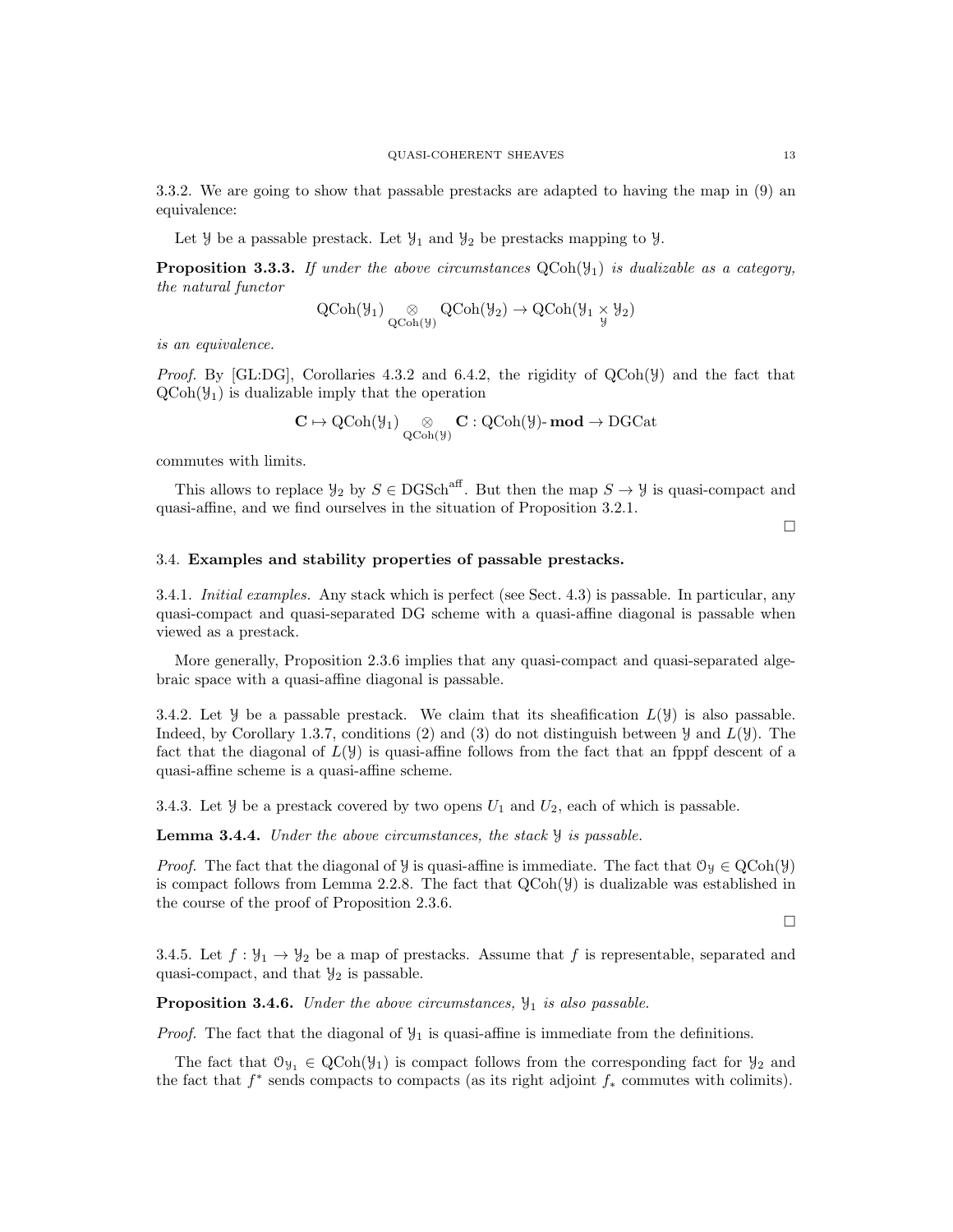It remains to show that  $QCoh(\mathcal{Y}_1)$  is dualizable. By [GL:DG], Corollary 6.4.2, it is enough to show that  $QCoh(\mathcal{Y}_1)$  is dualizable as a module category over  $QCoh(\mathcal{Y}_2)$ . We claim that it is in fact self-dual as a module over  $QCoh(\mathcal{Y}_2)$ . Indeed, by Proposition 3.3.3, we have:

$$
\operatorname{QCoh}(\mathcal{Y}_1) \underset{\operatorname{QCoh}(\mathcal{Y}_2)}{\otimes} \operatorname{QCoh}(\mathcal{Y}_1) \simeq \operatorname{QCoh}(\mathcal{Y}_1 \underset{\mathcal{Y}_2}{\times} \mathcal{Y}_1),
$$

and the duality datum is supplied by the functors

$$
\Delta^*:\mathrm{QCoh}(\mathcal{Y}_1\times \mathcal{Y}_1)\rightleftarrows \mathrm{QCoh}(\mathcal{Y}_1):\Delta_*,
$$

where  $\Delta_*$  commutes with colimits by Proposition 2.1.1, combined with Remark 2.1.2.

 $\Box$ 

3.4.7. Finally, let us add the following to our list of examples of passable prestacks:

Let  $\mathcal Z$  be a passable prestack acted on by an algebraic group G, and let  $\mathcal Y := \mathcal Z/G$  (by which we mean the geometric realization of the corresponding simplicial prestack). We will show in [GL:WA] that such Y is passable. (In loc. cit. it will be shown that in char. 0, the procedure of passing to the G-equivariant category preserves dualizability.)

# 4. Perfectness

4.1. The perfect subcategory.

4.1.1. Let S be an affine DG scheme. We recall the following:

**Lemma 4.1.2.** For  $M \in \text{QCoh}(S)$  the following conditions are equivalent:

- (1) M is compact.
- (2) M is dualizable as an object of the monoidal category  $\mathrm{QCoh}(S)$ .

In what follows, objects of  $QCoh(S)$  with the above properties will be called perfect, and denote the corresponding full (symmetric monoidal) DG subcategory

$$
\mathrm{QCoh}(S)^{\mathrm{perf}} \subset \mathrm{QCoh}(S).
$$

Note that the category  $Q\text{Coh}(S)^\text{perf}$  is, of course, not cocomplete.

4.1.3. We can regard the assignment

$$
\text{QCoh}(-)^{\text{perf}} : S \mapsto \text{QCoh}(S)^{\text{perf}}
$$

as a prestack on DGSch<sup>aff</sup>.

The next result follows from Theorem 1.3.4:

**Lemma 4.1.4.** QCoh( $-$ )<sup>perf</sup>  $\in$  Stk<sub>DGCat</sub>, *i.e.*, *it satisfies fpppf descent.* 

Moreover, we have:

**Lemma 4.1.5.** As a prestack of DG categories,  $QCoh(-)$ <sup>perf</sup> is convergent (see [GL:Stacks], Sect. 1.2).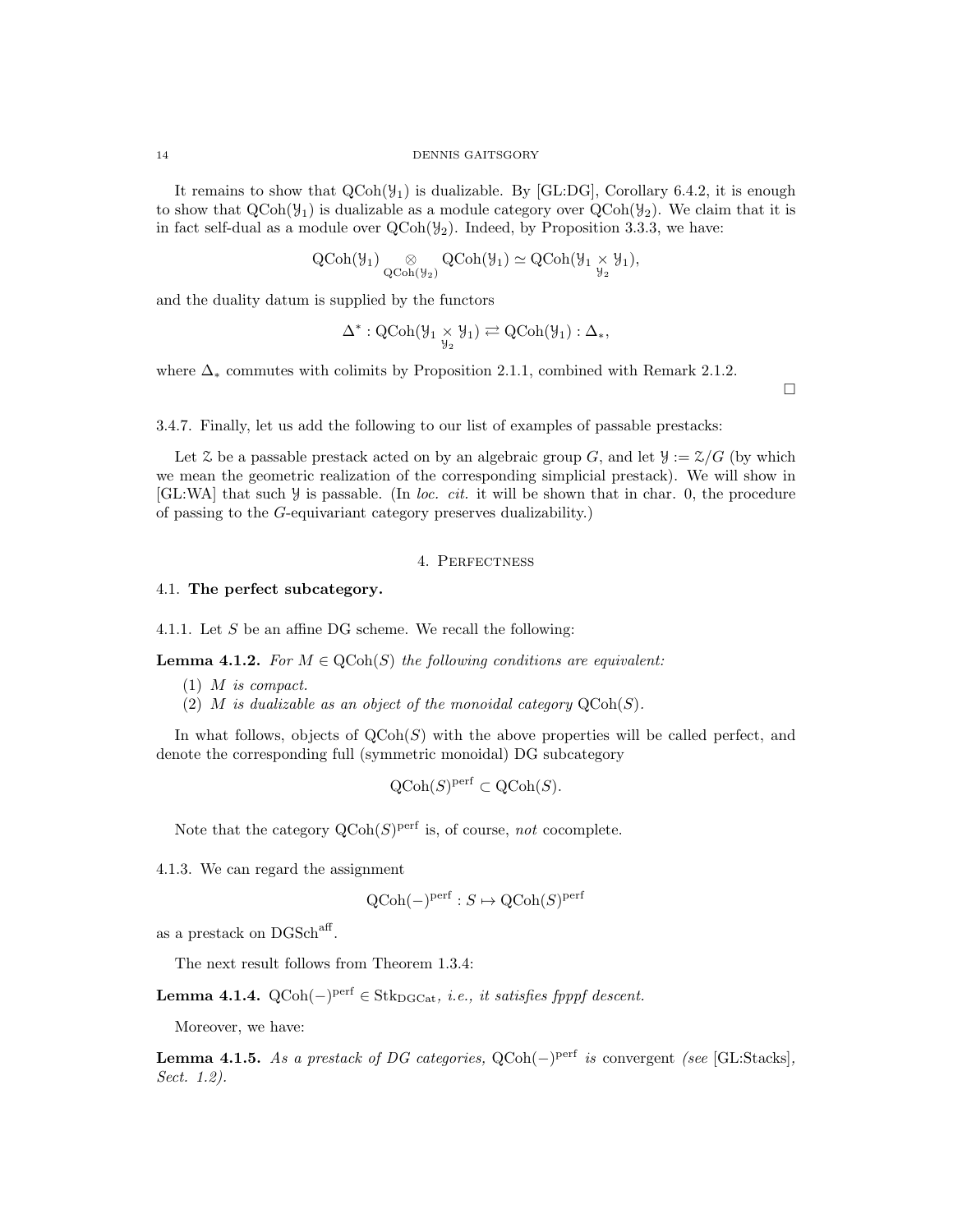4.1.6. For a prestack  $\mathcal{Y}$ , we define a non-complete symmetric monoidal DG category  $\operatorname{QCoh}(\mathcal{Y})^{\operatorname{perf}}$ by

$$
\lim_{\substack{\longleftarrow \\ (S,y_S) \in (\mathrm{DGSch}_{/\mathcal{Y}}^{\mathrm{aff}})^{op}}} \mathrm{QCoh}(S)^{\mathrm{perf}}.
$$

By construction, we have a natural (symmetric monoidal) functor

$$
QCoh(\mathcal{Y})^{perf} \to QCoh(\mathcal{Y}).
$$

It is fully faithful embedding, because a limit of fully faithful functors is fully faithful. The essential image of the above functor can be tautologically characterized as follows:  $\mathcal{F} \in \text{QCoh}(\mathcal{Y})$ is perfect if  $\mathcal{F}_{y_S} \in \text{QCoh}(S)$  is perfect for every  $(S, y_S) \in \text{DGSch}_{y}^{\text{aff}}$ .

4.2. Some properties of  $QCoh(-)$ <sup>perf</sup>.

4.2.1. Perfectness and dualizability. We have:

**Lemma 4.2.2.** An object  $\mathcal{F} \in \text{QCoh}(\mathcal{Y})$  is perfect if and only if it is dualizable as an object of the monoidal category QCoh(Y).

Proof. This follows from the following general assertion, due to J. Lurie:

Let  $i \mapsto \mathbf{C}_i$  be a functor from an  $\infty$ -category I to  $\infty$ -Cat<sup>Mon</sup>, and let  $\mathbf{C} = \lim_{I} (\mathbf{C}_i)$ . Then  $c \in C$  is dualizable if and only its image in every  $C_i$  is dualizable.

4.2.3. Perfectness and compactness. We shall study to what extent Lemma 4.1.2 generalizes to stacks:

#### Proposition 4.2.4.

(1) Suppose that the diagonal morphism of Y is representable, quasi-compact and quasi-separated. Then any compact object of QCoh(Y) is perfect.

(2) Suppose that  $\mathcal{O}_\mathcal{Y} \in \text{QCoh}(\mathcal{Y})$  is compact. Then any perfect object of  $\text{QCoh}(\mathcal{Y})$  is compact.

Proof. Point (2) follows from Lemma 4.2.2: for any monoidal category in which the unit object is compact, dualizability implies compactness, see [GL:DG], Lemma 5.2.1.

To prove point (1) we have to show that the functor  $\mathcal{F} \mapsto f^*(\mathcal{F})$  for  $f : S \to \mathcal{Y}$  with S affine, sends compact objects to compact ones. However, this is true, since the functor in question admits a right adjoint, namely,  $f_*$ , which commutes with colimits, by Proposition 2.1.1, combined with Remark 2.1.2.

 $\Box$ 

4.3. Perfect stacks. The discussion of perfect stacks is entirely plagiarized from [BFN]. Following loc. cit., we shall say that a stack Y is perfect if

- (1) The diagonal morphism of  $\mathcal{Y}$  is affine,
- (2)  $\text{QCoh}(\mathcal{Y}) \simeq \text{Ind}(\text{QCoh}(\mathcal{Y})^{\text{perf}})$ .

By Proposition 4.2.4, the above conditions can be reformulated as follows:

- (1) The diagonal morphism of  $\mathcal{Y}$  is affine,
- (2)  $\mathcal{O}_y \in \text{QCoh}(\mathcal{Y})$  is compact,
- (3) QCoh(Y) is compactly generated.

Since every compactly generated category is dualizable, we obtain that every perfect stack is passable.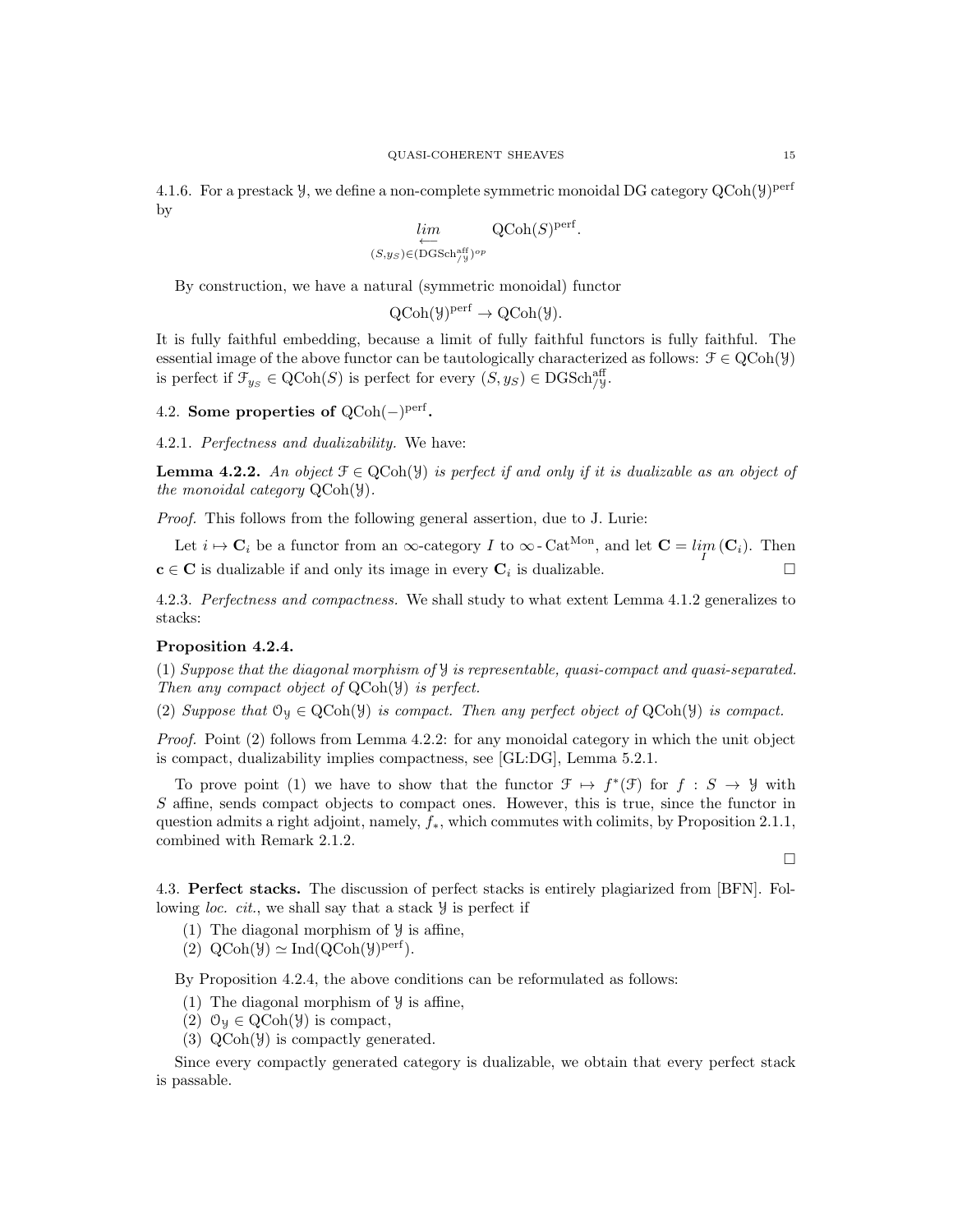4.3.1. Examples. In [BFN], following the arguments of [TT] and [Ne], it is shown that any quasi-compact and quasi-separated DG scheme, considered as a prestack, is perfect.

Moreover, in [BFN] it is shown that if  $\mathcal{Y}$  is of the form  $X/G$ , where G is an algebraic group and X is a DG scheme endowed with a G-equivariant ample line bundle, then  $\mathcal Y$  is perfect (under our assumption that the ground field  $k$  is of char. 0).

4.3.2. Stability properties of perfect stacks. Here is a simple procedure to produce perfect stacks from existing ones:

**Proposition 4.3.3.** Let  $f : \mathcal{Y}_1 \to \mathcal{Y}_2$  be a map of stacks. Assume that f is schematic, quasicompact and quasi-affine, and that  $\mathcal{Y}_2$  is perfect. Then  $\mathcal{Y}_1$  is also perfect.

*Proof.* The fact that the diagonal of  $\mathcal{Y}_1$  is affine, follows tautologically. The other two conditions follow from the fact that  $f^*$  sends compact objects to compact ones (as its right adjoint  $f_*$ commutes with colimits, see Proposition 2.1.1), and that its essential image generates  $QCoh(\mathcal{Y}_1)$ (since  $f_*$  is conservative).

 $\Box$ 

In particular, we obtain that if  $\mathcal{Y}$  is perfect and  $\mathcal{Y}' \hookrightarrow \mathcal{Y}$  is a quasi-compact locally closed embedding, then  $\mathcal{Y}'$  is perfect as well.

4.3.4. Let now y be a stack, covered by two opens  $U_1, U_2 \subset \mathcal{Y}$ . The following question was asked by Drinfeld:

**Question 4.3.5.** Assume that  $U_1$  and  $U_2$  are perfect. Is it true that  $\mathcal{Y}$  is also perfect?

# 5. Quasi-coherent sheaves an Artin stacks

#### 5.1. QCoh on Artin stacks.

5.1.1. Let  $\mathcal Y$  be an k-Artin stack. We claim that in this case, there is a more concise expression for QCoh(Y).

Let  $\mathrm{DGSch}_{/\text{Y},smooth}^{\text{aff}}$  and  $\mathrm{DGSch}_{/\text{Y},smooth,restr}^{\text{aff}}$  denote the following subcategories of  $\mathrm{DGSch}_{/\text{Y}}^{\text{aff}}$ . the former is the full subcategory of consisting of those pairs  $(S, y : S \rightarrow Y)$  for which  $y_S$  is smooth, whereas,  $DGSch_{/Y,smooth,restr}^{aff}$  is obtained from  $DGSch_{/Y,smooth}^{aff}$  by only allowing those 1-morphisms that are themselves smooth.

# Proposition 5.1.2.

(a) The natural map

$$
\operatorname{QCoh}(\mathcal{Y}) \to \lim_{(S, y_S) \in (\operatorname{DGSch}^{\operatorname{aff}}_{/y, smooth})^{op}} \operatorname{QCoh}(S)
$$

is an equivalence.

(b) The natural map

$$
\operatorname{QCoh}(\mathcal{Y}) \to \lim_{(S, ys) \in (\text{DGSch}^{\text{aff}}_{/y, smooth, restr})^{op}} \operatorname{QCoh}(S)
$$

is an equivalence.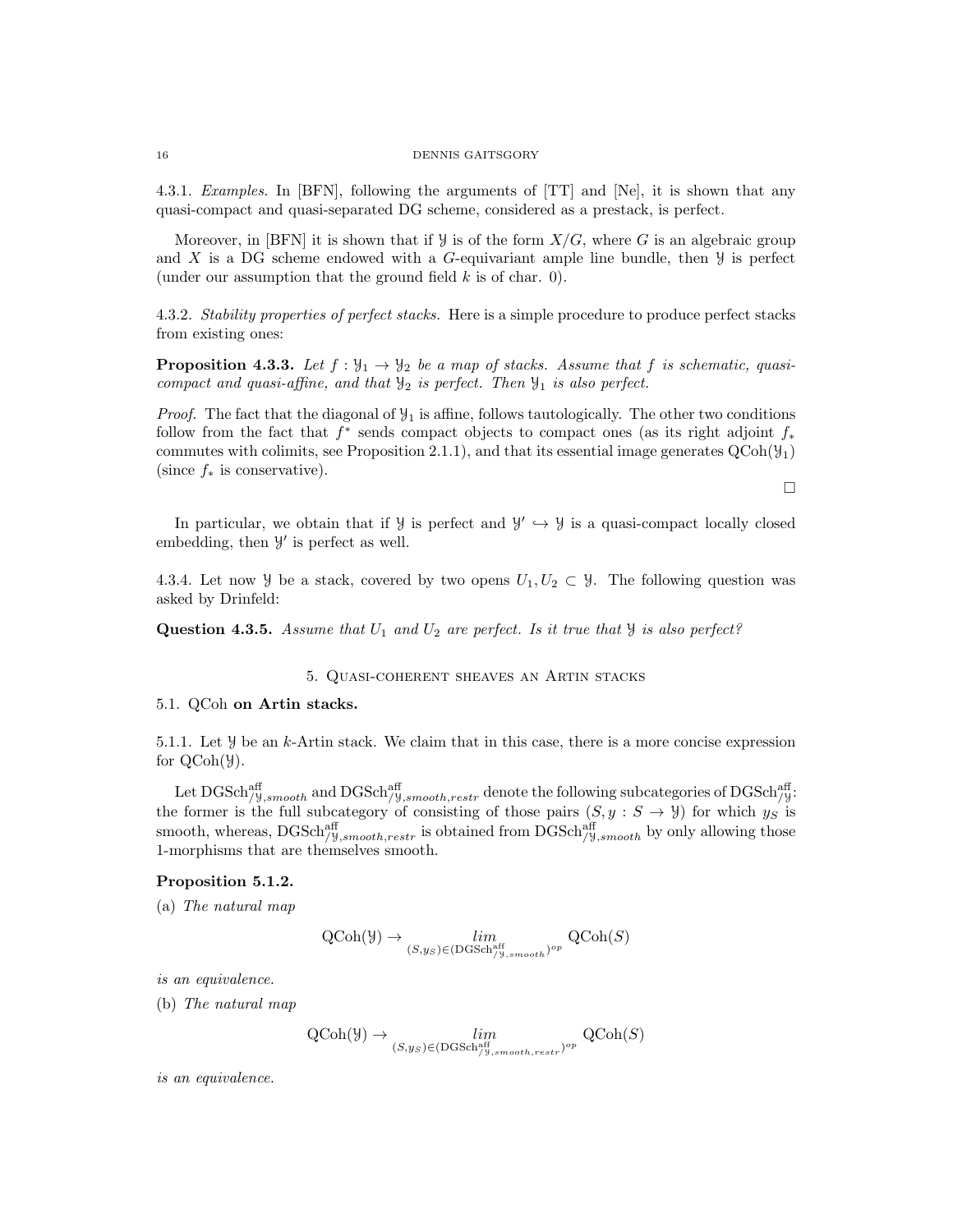*Proof.* Assume by induction that both statements are true for  $k' < k$ . Let  $f : Z \to Y$  be a smooth atlas. By Corollary 1.3.10, the map

$$
\mathrm{QCoh}(\mathcal{Y}) \to \mathrm{Tot}\left(\mathrm{QCoh}(Z^{\bullet}/\mathcal{Y})\right)
$$

is an equivalence. We are going to construct a map

(10) 
$$
\lim_{(S,y_S)\in(\text{DGSch}_{/y,smooth,restr}^{\text{aff}})^{op}} Q\text{Coh}(S) \to \text{Tot}(\text{QCoh}(Z^{\bullet}/\mathcal{Y})),
$$

inverse to the composition

$$
\operatorname{QCoh}(\mathcal Y) \to \lim_{(S, y_S) \in (\operatorname{DGSch}_{/\mathcal Y, smooth}^{\operatorname{aff}})^{op}} \operatorname{QCoh}(S) \to \lim_{(S, y_S) \in (\operatorname{DGSch}_{/\mathcal Y, smooth, restr})^{op}} \operatorname{QCoh}(S).
$$

Namely, for every  $i$ , composition defines a map

$$
\lim_{(S, y_S) \in (\mathrm{DGSch}_{/y,smooth,restr}^{\mathrm{aff}})^{op}} \mathrm{QCoh}(S) \to \lim_{(S, y_S) \in (\mathrm{DGSch}_{/(Z^i/y),smooth,restr})^{op}} \mathrm{QCoh}(S),
$$

where the RHS, by the induction hypothesis, identifies with  $Q\text{Coh}(Z^i/\mathcal{Y})$ .

It is clear that the maps

$$
\lim_{(S,y_S)\in (\text{DGSch}^{\text{aff}}_{/y,smooth,restr})^{op}} \text{QCoh}(S) \to \text{QCoh}(Z^i/y)
$$

thus constructed are compatible, i.e., we obtain a map as in (10). It is also clear from the construction that the resulting map (10) is inverse to the one in the proposition.

# 5.2. t-structure in the Artin case.

5.2.1. The next proposition gives an explicit description of the t-structure on QCoh(Y) in terms of an atlas:

# Proposition 5.2.2.

(a) Let *Y* be a k-Artin stack and let  $f : S \rightarrow Y$  be an atlas, where  $S \in DGSch$ . Then an object  $\mathcal{F} \in \text{QCoh}(\mathcal{Y})$  belongs to  $\text{QCoh}(\mathcal{Y})^{\leq 0}$  (resp.,  $\text{QCoh}(\mathcal{Y})^{>0}$ ) if and only if  $f^*(\mathcal{F})$  belongs to  $\mathrm{QCoh}(S)^{\leq 0}$  (resp.,  $\mathrm{QCoh}(S)^{>0}$ ).

(b) Let  $\pi : \mathcal{Y}_1 \to \mathcal{Y}_2$  be a flat map between k-Artin stacks. Then the functor  $\pi^* : \text{QCoh}(\mathcal{Y}_2) \to$  $QCoh(\mathcal{Y}_1)$  is t-exact.

Clearly, point (a) is a particular case of point (b).

*Proof.* We will argue by induction, assuming that both statements are true for  $k' < k$ . Let us first prove point (a). It is enough to show that the functor  $f^*$  is compatible with the truncation functors.

Thus, let  $\mathcal F$  be an object of  $QCoh(\mathcal Y)$ , and let

$$
\mathcal{F}|_{S^{\bullet}/\mathcal{Y}} \in \text{QCoh}(S^{\bullet}/\mathcal{Y})
$$

be the corresponding object. We claim that

$$
i \mapsto \tau^{\leq 0}(\mathcal{F}|_{S^i/\mathcal{Y}})
$$
 and  $i \mapsto \tau^{>0}(\mathcal{F}|_{S^i/\mathcal{Y}})$ 

both belong to  $Q\text{Coh}(S^{\bullet}/\mathcal{Y})$ . This follows by the induction hypothesis from the fact that the face maps in the simplicial stack  $S^{\bullet}/\mathcal{Y}$  are flat. It is clear that the object  $\mathcal{F}' \in \text{QCoh}(\mathcal{Y})$  that

 $\Box$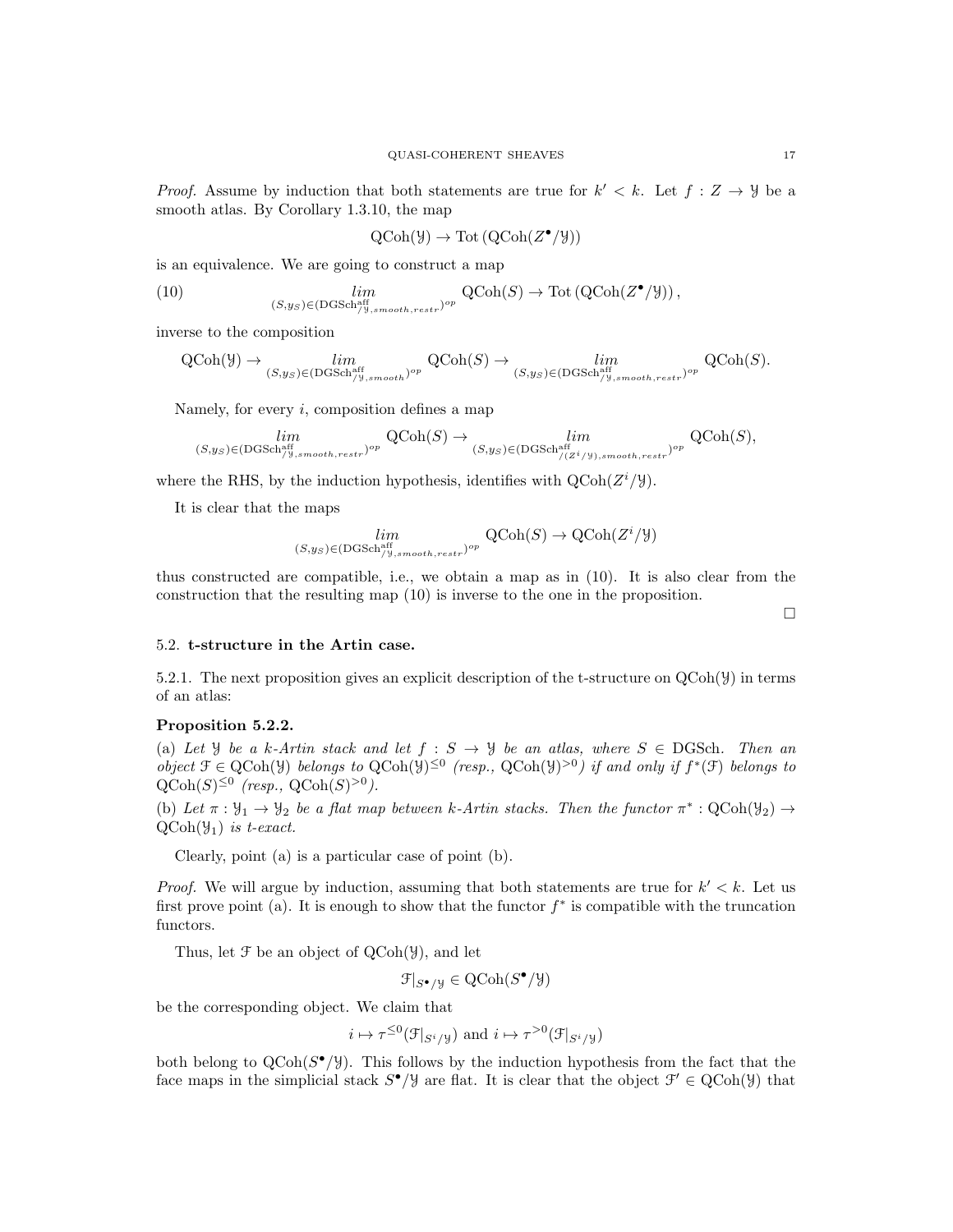corresponds to  $\tau^{\leq 0}(\mathcal{F}|_{S^{\bullet}/\mathcal{Y}})$  belongs to  $\mathrm{QCoh}(\mathcal{Y})^{\leq 0}$ . We claim that the object  $\mathcal{F}'' \in \mathrm{QCoh}(\mathcal{Y})$ that corresponds to  $\tau^{>0}(\mathcal{F}|_{S^{\bullet}/\mathcal{Y}})$  belongs to  $\text{QCoh}(\mathcal{Y})^{>0}$ . Indeed, for  $\mathcal{F}''' \in \text{QCoh}(\mathcal{Y})^{\leq 0}$ , we have

$$
\mathrm{Hom}_{\mathrm{QCoh}(\mathcal{Y})}(\mathcal{F}''', \mathcal{F}') \simeq \mathrm{Tot}\left(\mathrm{Hom}_{\mathrm{QCoh}(S^{\bullet}/\mathcal{Y})}(\mathcal{F}'''|_{S^{\bullet}/\mathcal{Y}}, \tau^{>0}(\mathcal{F}|_{S^i/\mathcal{Y}}))\right),
$$

and the right-hand side vanishes, since  $\mathcal{F}'''|_{S^i/\mathcal{Y}} \in \text{QCoh}(S^i/\mathcal{Y})^{\leq 0}, \forall i$ .

Let us now prove point (b). By point (a), we can assume that  $\mathcal{Y}_1$  is a scheme X (replace the initial  $\mathcal{Y}_1$  by its atlas). So, we are dealing with a flat map  $\pi$  from a scheme X to a k-Artin stack  $\mathcal{Y} = \mathcal{Y}_2$ . Let  $f : S \to \mathcal{Y}$  be an atlas. Consider the Cartesian square:

$$
X \underset{y}{\times} S \xrightarrow{\pi'} S
$$
  

$$
f' \downarrow \qquad \qquad \downarrow f
$$
  

$$
X \xrightarrow{\pi} Y.
$$

Again, by point (a), it is sufficient to show that the functor

$$
f'^* \circ \pi^* : \text{QCoh}(\mathcal{Y}) \to \text{QCoh}(X \underset{\mathcal{Y}}{\times} S)
$$

is exact. However,  $f'^* \circ \pi^* \simeq \pi'^* \circ f^*$ , and  $f^*$  is exact by point (a), and  $\pi'^*$  is exact by the induction hypothesis.

 $\Box$ 

5.2.3. The above proposition has the following corollary:

# **Corollary 5.2.4.** Let  $\mathcal{Y}$  be a k-Artin stack for some k.

(a) The t-stucture on  $QCoh(Y)$  is compatible with filtered colimits, i.e., the truncation functors on QCoh(y) are compatible with filtered colimits (or, equivalently, the subcategory  $QCoh(y)^{>0}$ is closed under filtered colimits).

(b) The t-structure on  $QCoh(\mathcal{Y})$  is left-complete and right-complete , i.e., for  $\mathcal{F} \in QCoh(\mathcal{Y})$ , the natural maps

$$
\mathcal{F} \to \lim_{n \in \mathbb{N}} \tau^{\geq -n}(\mathcal{F})
$$

$$
\underset{n \in \mathbb{N}}{\operatorname{colim}} \tau^{\leq n}(\mathcal{F}) \to \mathcal{F}
$$

are isomorphisms, where  $\tau$  denotes the truncation functor.

The proof follows from Proposition 5.1.2(b) and the fact that both assertions are true for affine schemes: the corresponding properties are inherited under taking limits in DGCat, under continuous and t-exact functors.

#### 5.3. Direct images.

5.3.1. Let  $\pi : \mathcal{Y}_1 \to \mathcal{Y}_2$  be a map between Artin stacks. As was mentioned in Sect. 1.5.2 The functor

$$
\pi_*: \mathrm{QCoh}(\mathcal{Y}_1) \to \mathrm{QCoh}(\mathcal{Y}_2)
$$

is not necessarily continuous. However, the following does hold:

**Proposition 5.3.2.** For every  $n \in \mathbb{N}$ , the restriction  $\pi_*|_{\text{QCoh}(\mathcal{Y}_1) \geq 0}$  maps to  $\text{QCoh}(\mathcal{Y}_2)^{\geq 0}$ , and commutes with filtered colimits.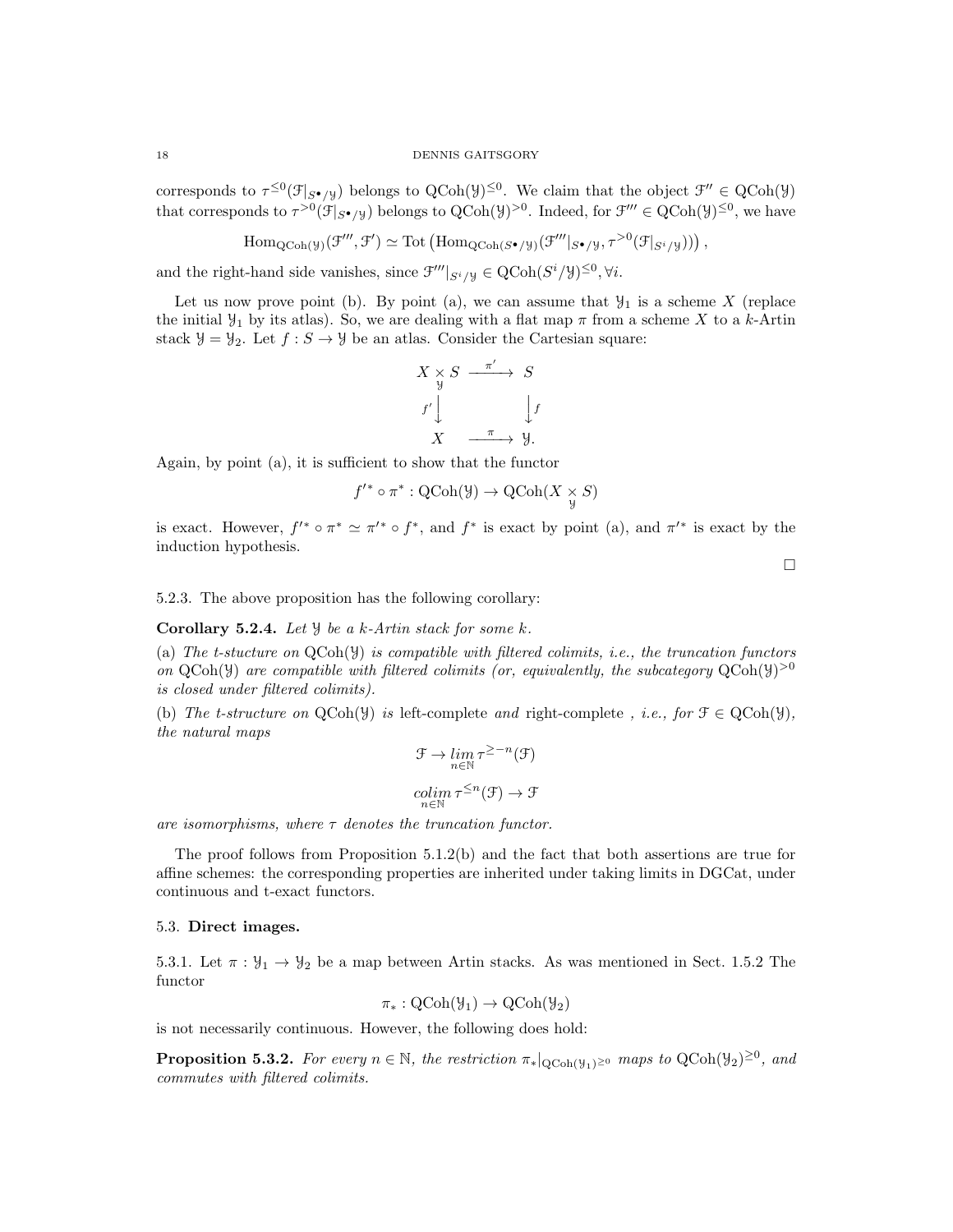*Proof.* Again, we argue by induction on k, assuming that the assertion is true for  $k' < k$ . Let  $f: Z \to \mathcal{Y}_1$  be a smooth (or even flat) atlas. Let  $\pi^i$  denote the composition

$$
Z^i/\mathcal{Y}_1\to \mathcal{Y}_1\stackrel{\pi}{\to} \mathcal{Y}_2.
$$

By Corollary 1.3.10, for  $\mathcal{F} \in \text{QCoh}(\mathcal{Y}_1)$ , we have:

$$
\pi_*(\mathfrak{F}) \simeq \mathrm{Tot}\left(\pi_*^{\bullet}(\mathfrak{F}|_{Z^{\bullet}/\mathcal{Y}_1})\right).
$$

By the induction hypothesis, for  $\mathcal{F} \in \text{QCoh}(\mathcal{Y}_1)^{\geq 0}$ , each term of the co-simplicial object

$$
(11) \t\t i \mapsto \pi^i_*(\mathcal{F}|_{Z^i/\mathcal{Y}_1})
$$

is in  $QCoh(\mathcal{Y}_2)^{\geq 0}$ , and, when viewed as a functors of  $\mathcal{F}$ , the assignment (11) commutes with filtered colimits. This implies the assertion of the proposition, since we are dealing with a spectral sequence concentrated in the positive quadrant.

 $\Box$ 

Corollary 5.3.3. Let  $\pi : \mathcal{Y}_1 \to \mathcal{Y}_2$  a map between Artin stacks, and let

$$
\begin{array}{ccc}\n\mathcal{Y}'_1 & \xrightarrow{g'} & \mathcal{Y}_1 \\
f' \downarrow & & \downarrow f \\
\mathcal{Y}'_2 & \xrightarrow{g} & \mathcal{Y}_2\n\end{array}
$$

be a Cartesian square, where the morphism g is flat. Then the diagram of functors

$$
\begin{array}{ccc}\mathrm{QCoh}(\mathcal{Y}_{1}')^{+} & \xleftarrow{g'^{*}} & \mathrm{QCoh}(\mathcal{Y}_{1})^{+} \\ & & & \downarrow f_{*}\\ \\ \mathrm{QCoh}(\mathcal{Y}_{2}')^{+} & \xleftarrow{g^{*}} & \mathrm{QCoh}(\mathcal{Y}_{2})^{+} \\ \end{array}
$$

is commutative.

## 5.4. Classical algebraic stacks.

5.4.1. For any Artin stack Y there is a canonical t-exact functor

$$
D(\mathrm{QCoh}(\mathcal{Y})^{\heartsuit}) \to \mathrm{QCoh}(\mathcal{Y}),
$$

but in general this is not an equivalence.

5.4.2. Assume now that  $\mathcal{Y}$  is an algebraic stack (i.e., a 1-Artin stack), and assume that it is classical. Moreover, assume that  $\mathcal Y$  is quasi-compact and that the diagonal morphism of  $\mathcal Y$  is affine. For the sake of completeness, we will give a proof of the following (well-known) assertion:

**Proposition 5.4.3.** Under the above circumstances, the functor  $D(QCoh(Y)^{\heartsuit})^+ \to QCoh(Y)^+$ is an equivalence.

Remark 5.4.4. The above proposition implies that, under the specified assumptions, the category  $QCoh(\mathcal{Y})$  identifies with the left-completion of  $D(QCoh(\mathcal{Y})^{\heartsuit})$ . We do not know what are the general conditions that guarantee that  $D(QCoh(y)^{\heartsuit})$  itself is left-complete. For example, this is true for quasi-compact and quasi-separated DG schemes. More generally, the proof of Proposition 2.2.2 shows that this is also true for quasi-compact and quasi-separated algebraic spaces. It is also easy to see that this is true for algebraic stacks of the form  $Z/G$ , where Z is a quasi-projective DG scheme and  $G$  an algebraic group acting linearly on  $Z$  (we remind that we are working over a field of characteristic 0).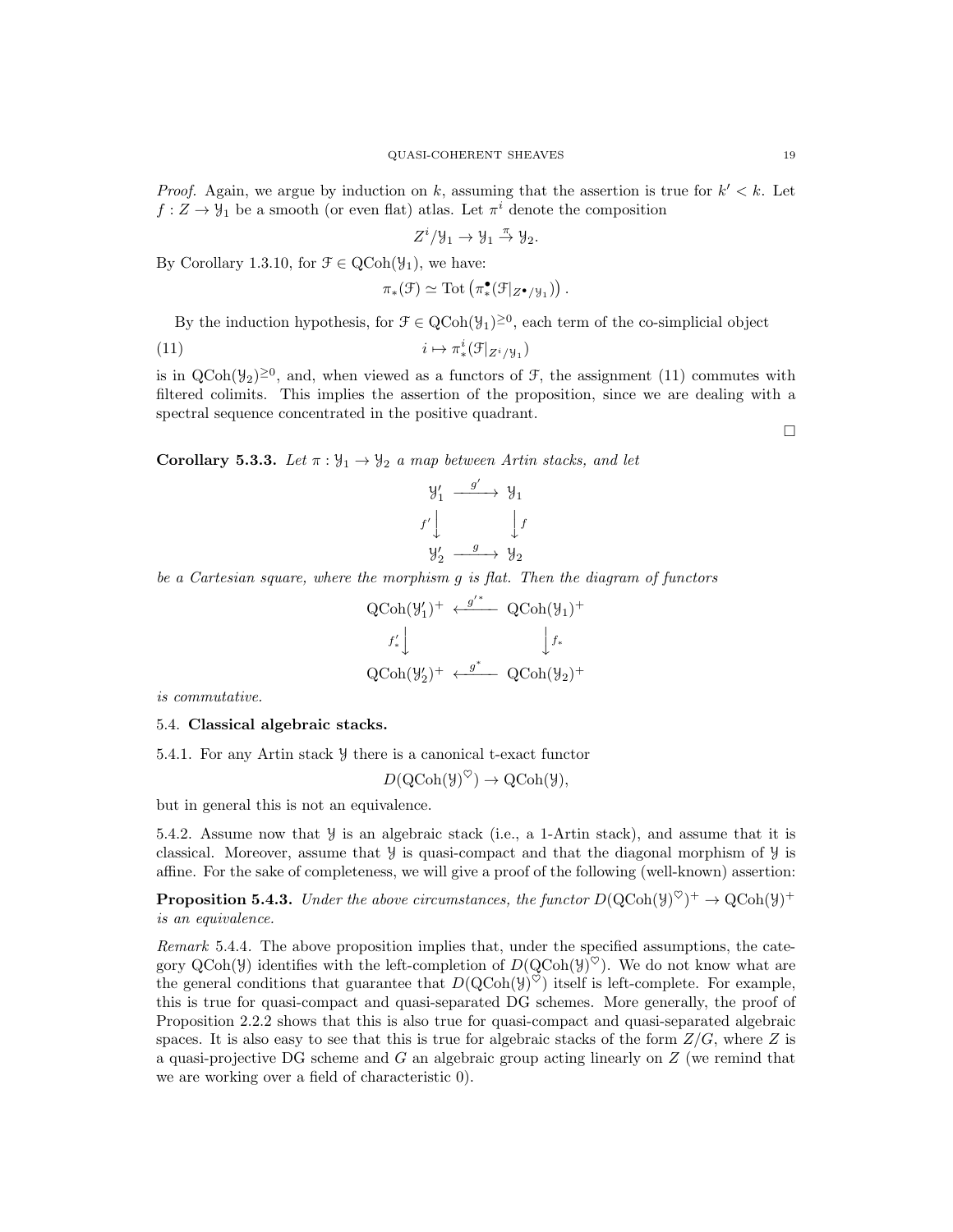Proof. The proof will follow from the following general lemma:

**Lemma 5.4.5.** Let  $C$  be a DG category equipped with a t-structure that commutes with filtered colimits, and which is right-complete. Assume that for every object  $c \in C^{\heartsuit}$  there exists an injection  $\mathbf{c} \to \mathbf{c}_0$ , where  $\mathbf{c}_0 \in \mathbf{C}^{\heartsuit}$  is such that  $\text{Hom}_{\mathbf{C}}(\mathbf{c}', \mathbf{c}_0[i]) = 0$  for  $i > 0$  and all  $\mathbf{c}' \in \mathbf{C}^{\heartsuit}$ . Then the natural functor

$$
D(\mathbf{C}^{\heartsuit})^+\to\mathbf{C}^+
$$

is an equivalence.

We apply this lemma to  $\mathbf{C} = \text{QCoh}(\mathcal{Y})$ . Let  $f : S \to \mathcal{Y}$  be a map, where S is an affine scheme. Since the diagonal morphism of  $\mathcal Y$  is affine, the map f itself is affine. Hence, if  $\mathcal T_S \in \mathrm{QCoh}(S)^\heartsuit$ , then  $f_*(\mathcal{F}_S) \in \text{QCoh}(\mathcal{Y})^{\heartsuit}$ . Moreover, if f is flat and  $\mathcal{F}_S \in \text{QCoh}(S)^{\heartsuit}$  is injective, we have

 $\text{Hom}_{\text{QCoh}(\mathcal{Y})}(\mathcal{F}', f_*(\mathcal{F}_S)[i]) = 0, \ \forall \mathcal{F}' \in \text{QCoh}(\mathcal{Y})^{\heartsuit}.$ 

 $\Box$ 

If  $\mathcal F$  is an object of  $QCoh(\mathcal Y)^{\heartsuit}$ , choose an injective  $f^*(\mathcal Y) \hookrightarrow \mathcal F_S$ , and  $\mathcal F$  embed into  $f_*(\mathcal F_S)$ .

# 5.5. QCA stacks.

5.5.1. In this subsection we will announce some results which would be proved in [DrGa]. (We remind again that we are working over a field of char. 0, which is crucial for what follows.)

Let  $\mathcal Y$  be a classical algebraic stack, i.e., a 1-Artin stack.

**Definition 5.5.2.** We shall say that  $\mathcal{Y}$  is QCA if

- (1) It is quasi-compact;
- (2) The diagonal morphism  $\mathcal{Y}' \to \mathcal{Y}' \times \mathcal{Y}'$  is quasi-compact and quasi-separated;
- (3) The automorphism groups of its field-valued points are affine;
- (4) The classical inertia stack, i.e., <sup>cl</sup>( $\mathcal{Y}$ <sub>y x</sub>y) is of finite presentation over <sup>cl</sup>y.

**Definition 5.5.3.** An algebraic stack  $\mathcal{Y}$  is QCA if its underlying classical stack is QCA in the above sense.

Under these circumstances the following will be established in [DrGa]:

**Theorem 5.5.4.** The functor  $\Gamma(\mathcal{Y}, -): \text{QCoh}(\mathcal{Y}) \to \text{Vect}$  is continuous, i.e., the object  $\mathcal{O}_{\mathcal{Y}} \in$  $QCoh(\mathcal{Y})$  is compact.

5.5.5. Let  $f: \mathcal{Y}_1 \to \mathcal{Y}_2$  be a morphism of prestacks. We shall say that it is QCA if for every affine DG scheme S mapping to  $\mathcal{Y}_2$ , the base change  $S \times \mathcal{Y}_1$  is a QCA algebraic stack.

From Theorem 5.5.4 we obtain:

Corollary 5.5.6. The assertions of Proposition 2.1.1 remain valid if f is assumed QCA.

#### **REFERENCES**

- [BFN] D. Benzvi, J. Francis and D. Nadler, Integral transforms and Drinfeld centers in derived algebraic geometry, arXiv:0805.0157
- [DrGa] V. Drinfeld and D. Gaitsgory, On some finiteness questions for algebraic stacks.
- [GL:DG] Notes on Geometric Langlands, Generalities on DG categories, available at
	- http://www.math.harvard.edu/ gaitsgde/GL/.
- [GL:Stacks] Notes on Geometric Langlands, Stacks, available upon request.
- [GL:WA] Notes on Geometric Langlands, Weak actions of groups on categories, in preparation.
- [Lu0] J. Lurie, *Higher Topos Theory*.